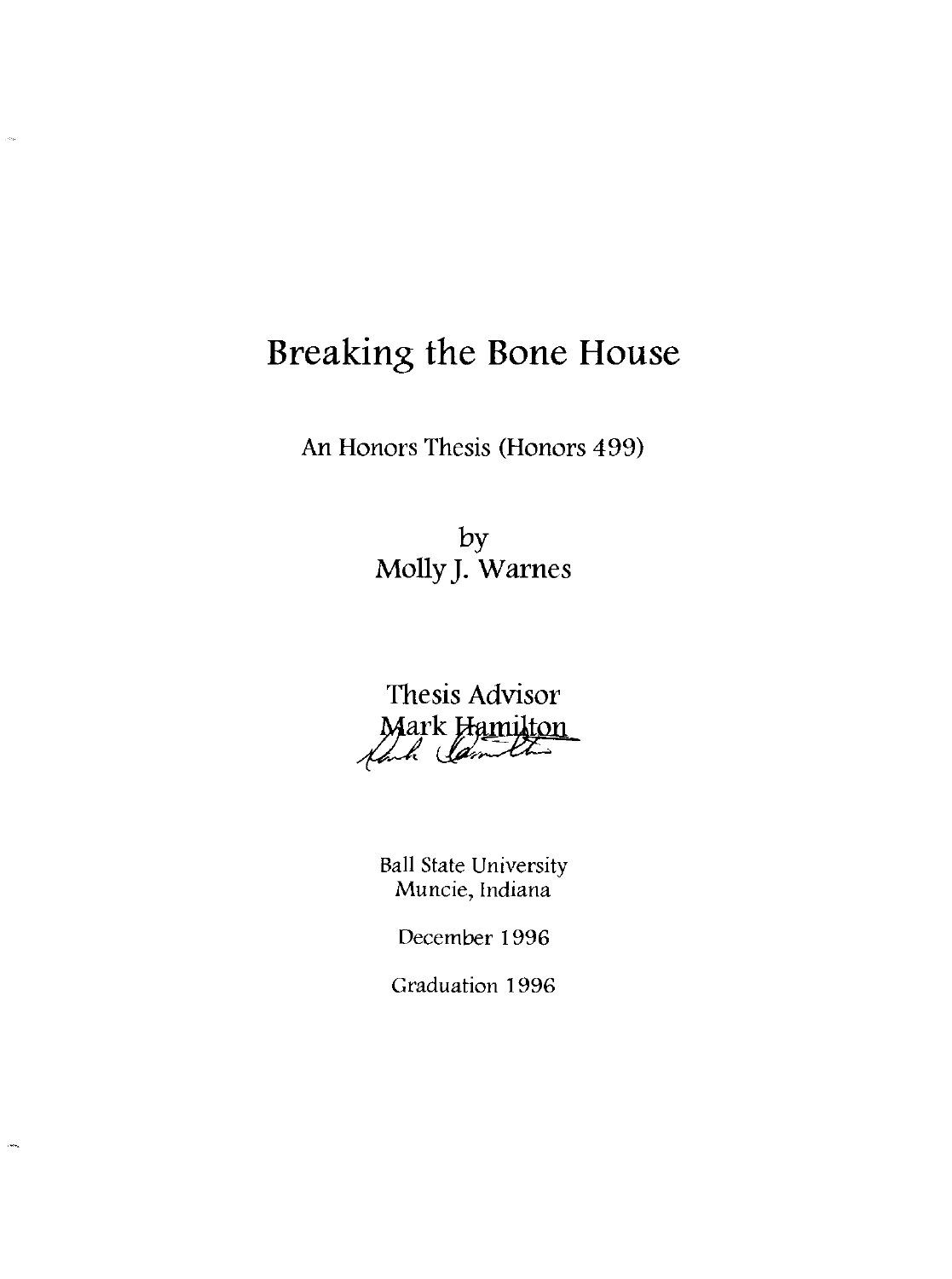#### Purpose of Thesis

Once I became an English major I learned that one of my strongest talents was writing. I proceeded to take poetry and, lately, fiction classes along with the required classes. Through these experiences, my perception of language and writing has changed. I am beginning to see myself as a sort of inventor, using language as my material. I have finally found a voice, and I've also found other people who have decided to use writing as their medium of expression. Finding people who also write has been one of the most positively influential factors in my career as a student. It can sometimes become hard to validate your image of yourself as a writer if you don't get any outside acknowledgment or a chance to share your ideas. Often, the act of writing feels frivolous, so incredibly selfabsorbent, however essential it is.

I believe that our own perceptions color everything that we ever write. "Breaking the Bone House" is no different. It is a compilation of poems that I have been working on over the past year. Each poem is one that I feel particularly embodies one certain, crucial point of my experience over the past four years of college, and in some cases, experiences that have been important to the formation of my identity.

My writing is comprised mostly of images. I find images to be a particularly effective way to express myself because of their ambiguous quality. An apple sitting on a chair is not just that when it is incorporated into a poem. Through the juxtaposition of images, an emotion is captured by the writer. Each of our lives is only a sequence of images, and the interpretation is left to us. As a person reads my works I want his intellectual mind to sit down and lose itself. I do not wish for any of these poems to be greatly analyzed, which can often result in a distillation of the original emotions. I intend for the reader to soak in the language, reading purely for pleasure.

#### ACKNOWLEDGMENTS

I would like to thank all of the people who have done so much to encourage me as a writer. Thanks to Dr. Tom Koontz as the teacher of my independent study and for providing an environment in which to grow poets, Dr. Joanne Edmonds for encouraging me to write poetry in Humanities class, Alice Friman for teaching me the sophisticated art of revision, Margie Dimoplon for stretching my mind into believing that I *can* fill a page margin to margin (a fiction class can be rather imposing), and The Jaguars (you all know who you are). Thanks is also due to my family members who, although they weren't actively involved, provided wonderful insights into myself. A special thanks to Soren, who would be embarrassed at his inclusion, for all of the inspiration that he has unknowingly given to me.

I would like to include special thanks to Mark Hamilton, my thesis advisor, who has been so patient and full of helpful ideas. A year is a long time to keep in touch with someone like me, who is actively persistent at times and quite absent-minded at others. It took quite a bit of time, but all of the changes and additions have strengthened my work; the suggestions are so very appreciated.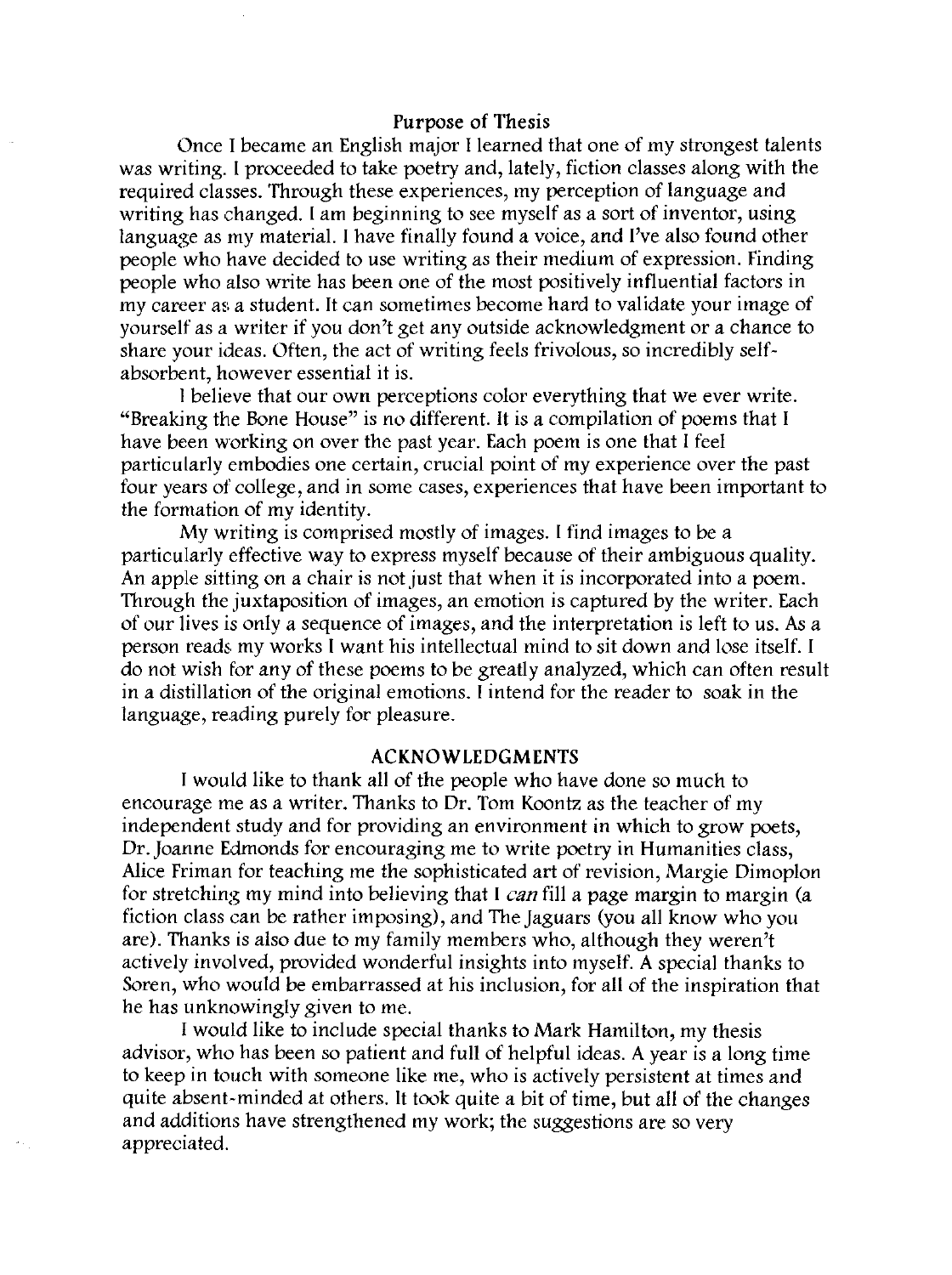# **Table of Contents**

 $\frac{1}{2}$ 

| As You Blink                                  | $\mathbf{I}$                |
|-----------------------------------------------|-----------------------------|
| Red or Silver                                 | $\overline{2}$              |
| Yuri Vasnetsov: Still Life with a Chess Board | $\mathcal{S}_{\mathcal{S}}$ |
| Recreation is Not Singularly Human            | 4                           |
| Ode to German Mothers                         | 5                           |
| On the Possibilities of a Choke Cherry Leaf   | 6                           |
| On Stick History                              | 7                           |
| For Susan                                     | 8                           |
| The Mambo is Not a Subtle Dance               | 9                           |
| <b>Granite Feels</b>                          | 10                          |
| Time Holds Us                                 | 11                          |
| Pin Money Pickles                             | 12                          |
| Blind-Bound                                   | 14                          |
| Reaping                                       | 15                          |
| Dented Wax Red                                | 16                          |
| and that taste of morning in your mouth       | 17                          |
| Breaking the Bone House                       | 18                          |
| White Hurricanes (Short Fiction)              | 19                          |
| When the sun                                  | 23                          |
| Closing                                       | 28                          |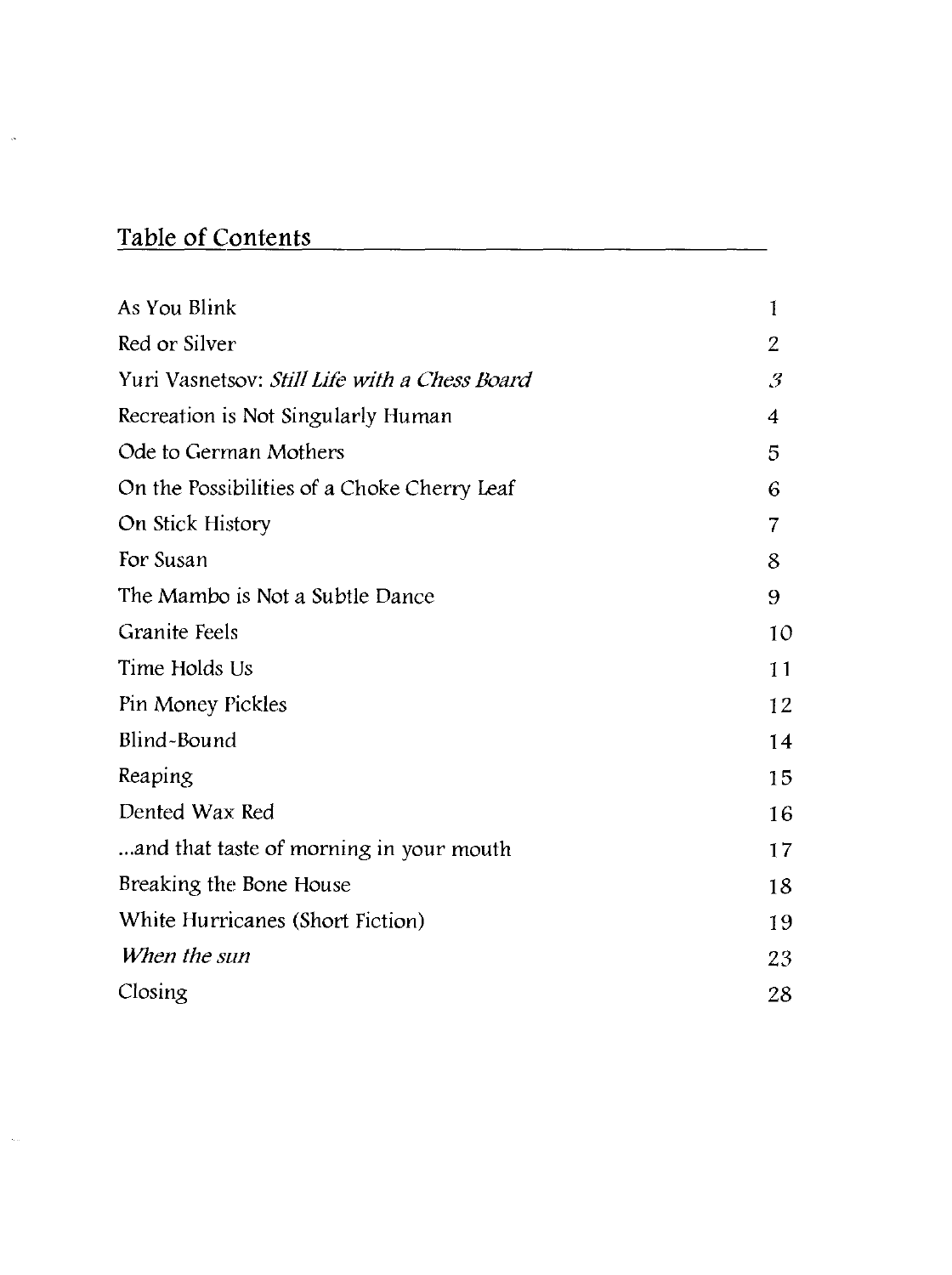# As **You Blink**

 $\bar{z}$ 

Silently, moss and stone consecrate their union, branching through fields of wind-electrified flax, sending tendrils among blue spin-food unspun.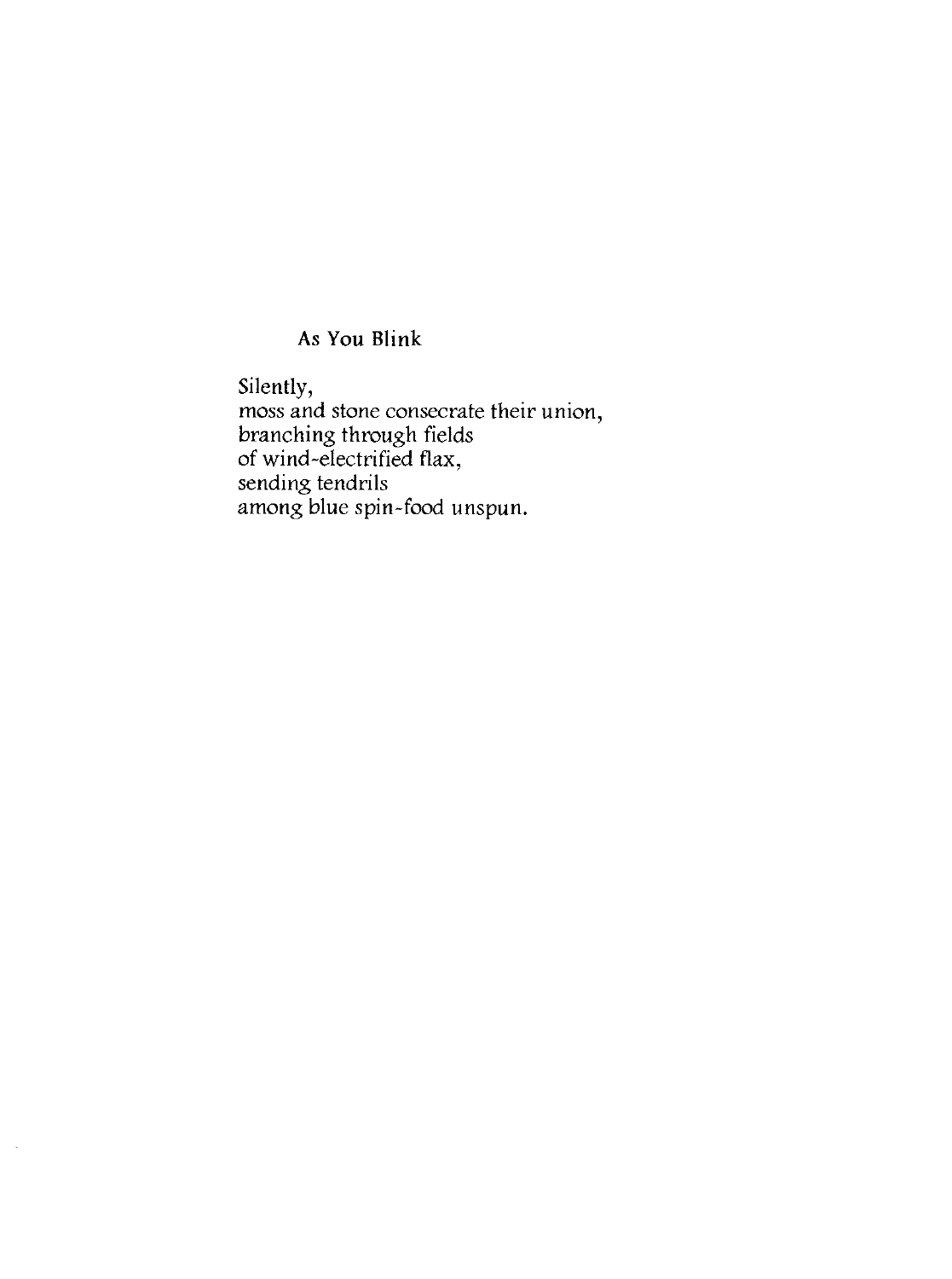# Red or Silver

J.

 $\mathcal{L}$ 

I've found myself caught in moonbeams searching for the fox, red or silver, my eyes following its movements in the eel grass of night.

Maddening at times, the licorice tendrils bend, swaying against each other; promises wind-whispered black.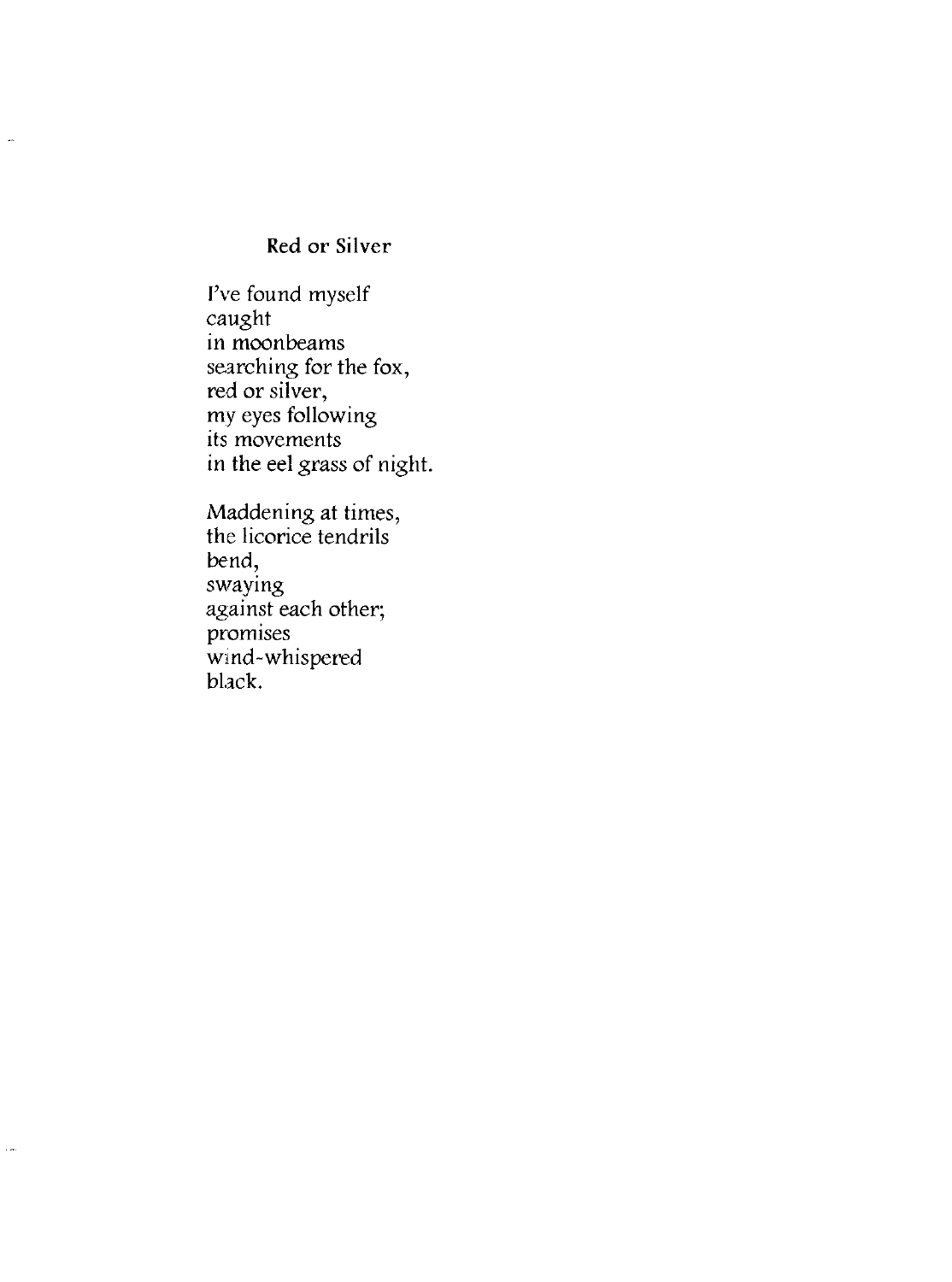### Yuri Vasnetsov: *Still Life with a Chess Board*

Found things, it's said, hold meaning. Textures revisited, scents inhaled, a cane made bent over hundred body-heaves from a too-deep Lazy-Boy, its rusty leather fading.

And on dark, wet nights, thick with mosquitos it dances. Barkless, splinters exposed, the wood shows through unvarnished, windowed yellow and raw. And the vine limber-pulses to the Victrola's breathy spin.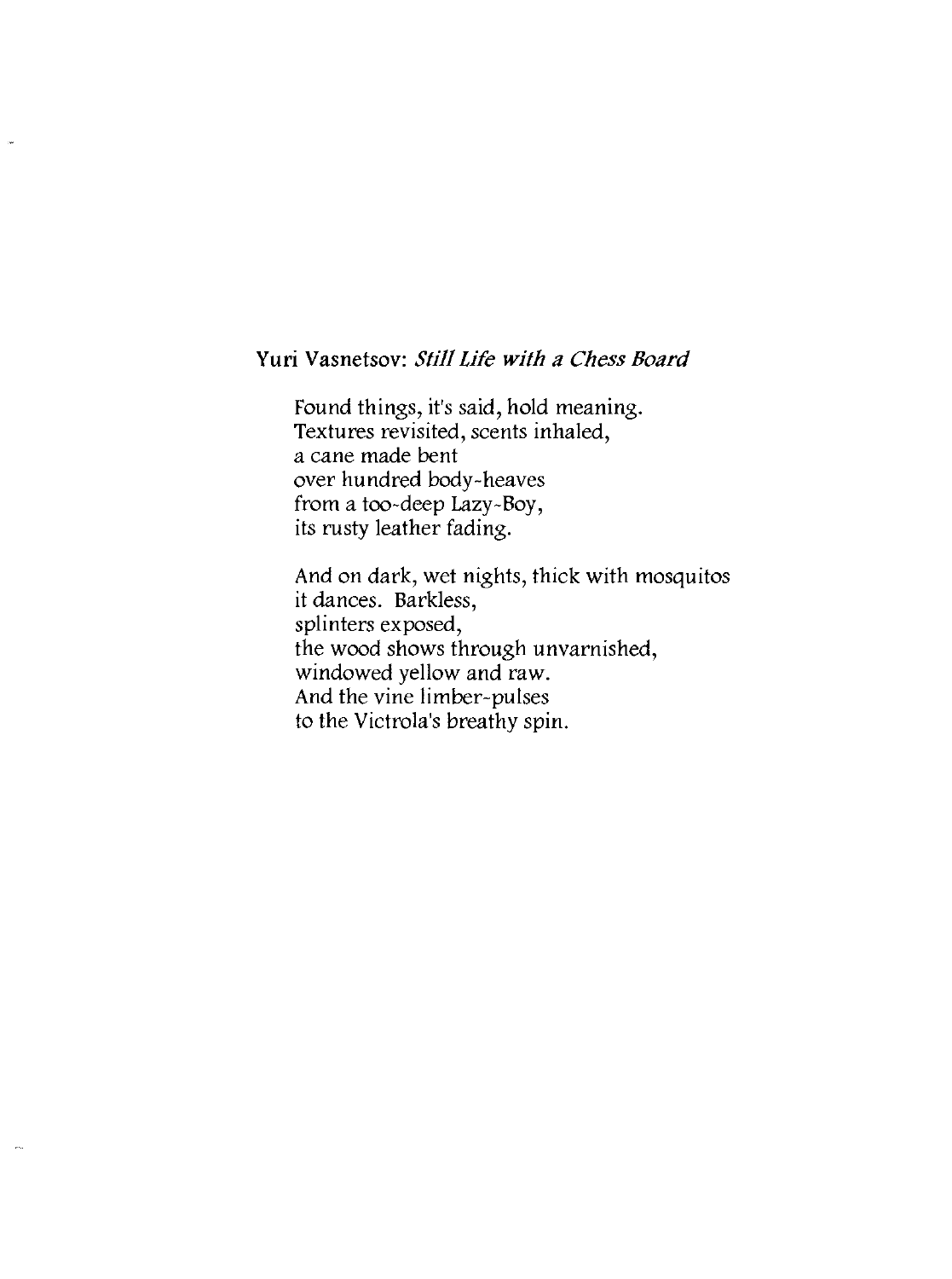### Recreation Is Not Singularly Human

Black palmed playmate drunk in sea water, a hula in seaweed, tool-clapping food to your belly. Can you be seen, can you see clasped in my lap like a baby, drawn up to my chin like a baby with claws?

les.

Dive down to the pearls, a tide driven demon too soft for the land. Grasp fistfuls of scaly mouthed mollusks, beat their shells open, expose their bivalve biology.

Lounge in the frothing pulse water. Dance eights in the soup, sixes and threes all strung together.

Rumble with blue-bleached barnacles, thumbs over back, spun tail wise and speckled like marmaduke mayhem.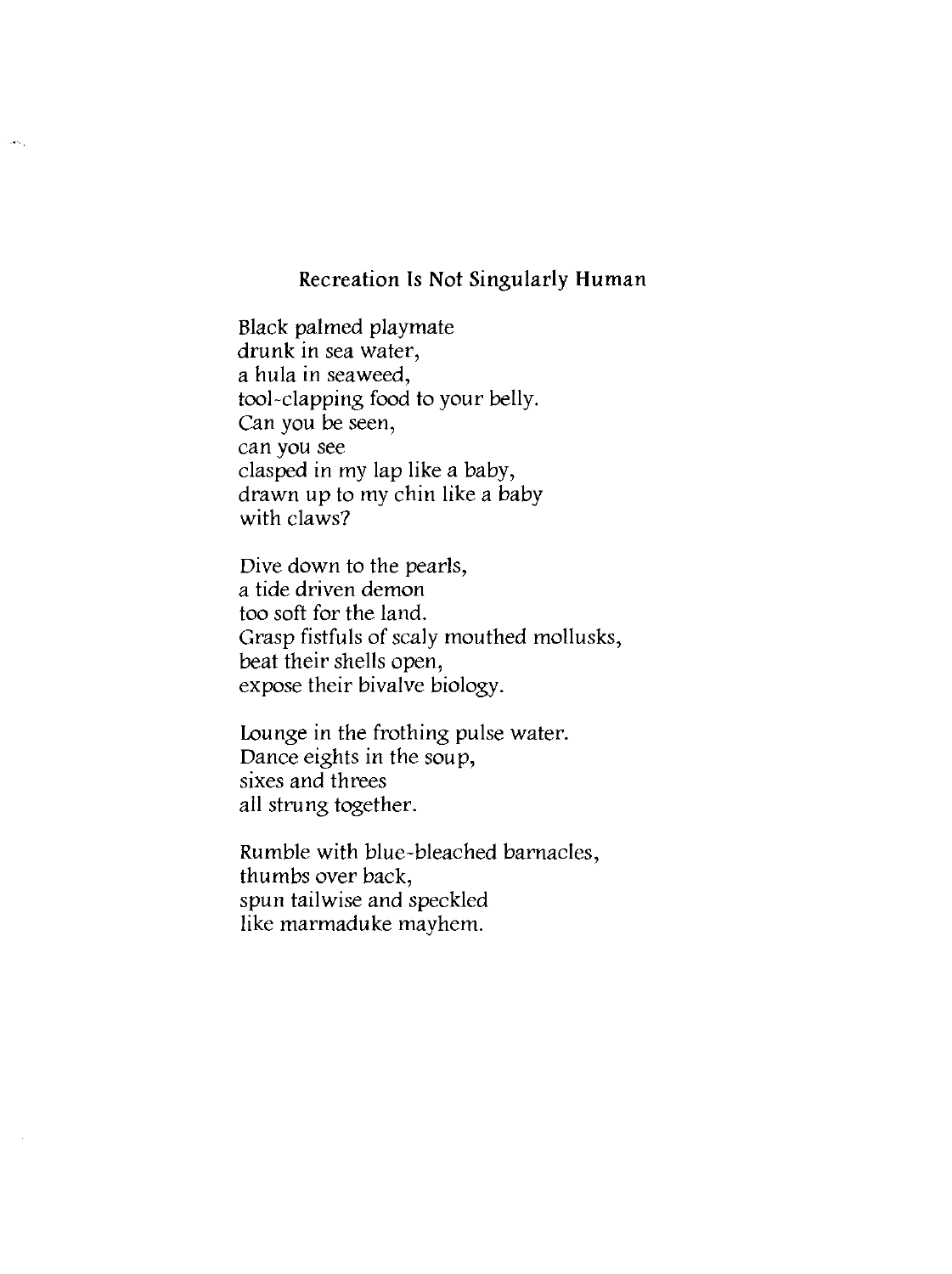### Ode to German Mothers

Under my mother's pillow there are red delicious apples, china from grandma, silverware, the real kind, she polishes in her sleep.

There aren't any

tickets to France or Mexico or Ohio for that matter, little kid brothers with bee-buzz type eyes, wrinkled Saturday mornings, dishes stacked to the ceilings, or hidden rooms with jingle bell doors or red lightbulbs. There are no dice to be thrown, and no icing on top.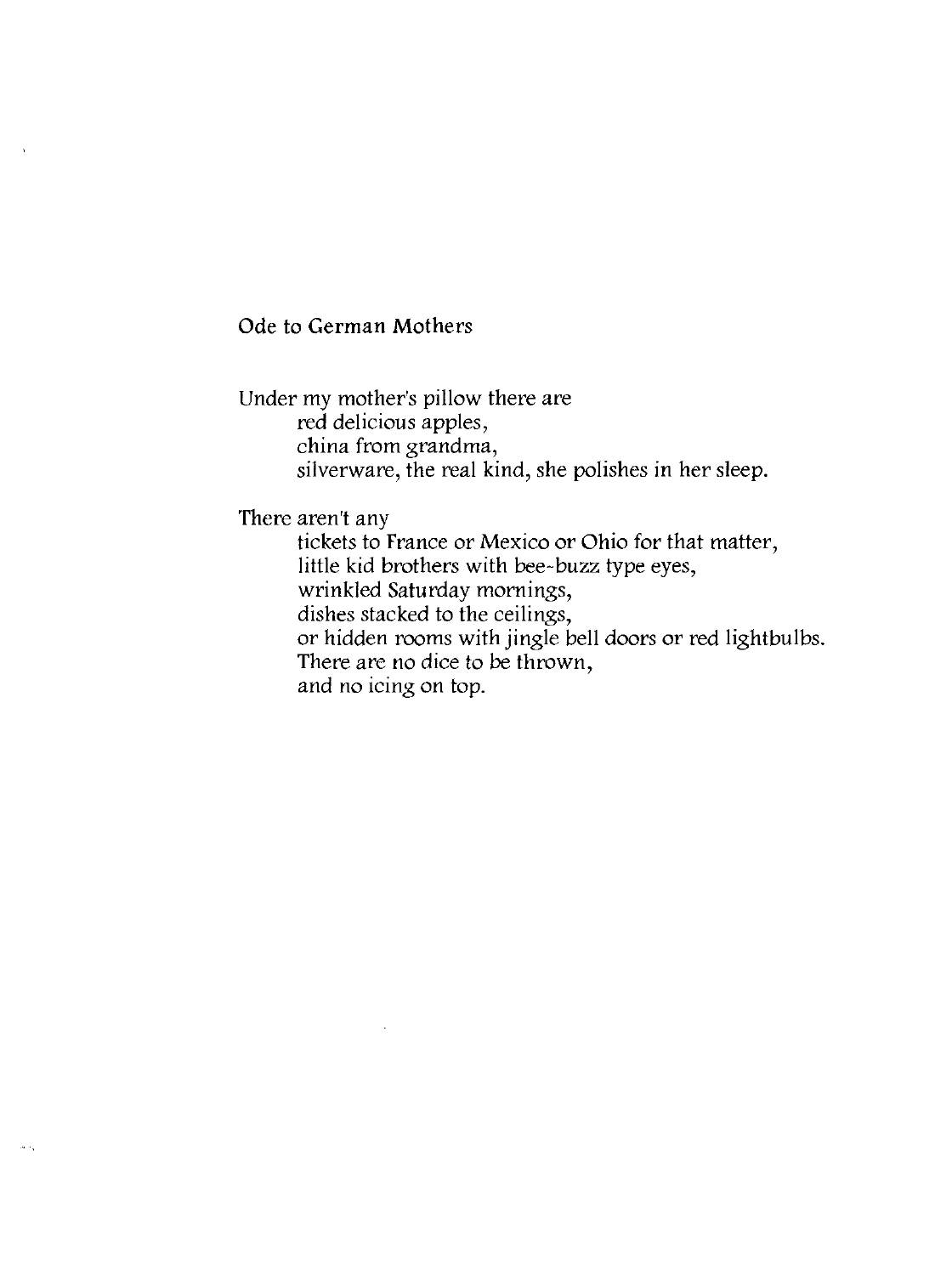On the Possibilities of a Choke Cherry Leaf

.<br>Newsl

Blown brown in the sun wrung blue- your layers of cells grew thin. Light catches your worn freckles then holes, veins, capillaries. Tear shaped, Bartlett colored bruise paper, pebbled for strength.

Jugular exposed, you danced, leg-stuck, snapped at the ankle. And during that moment you learned your weight, your shape, the sounds you make against wind, grass and let yourself be carried, trusting in solitary joys, tasting dandelion umbrellas before bedding in cracks, between pavement, under bushes, found waxy as when you grew.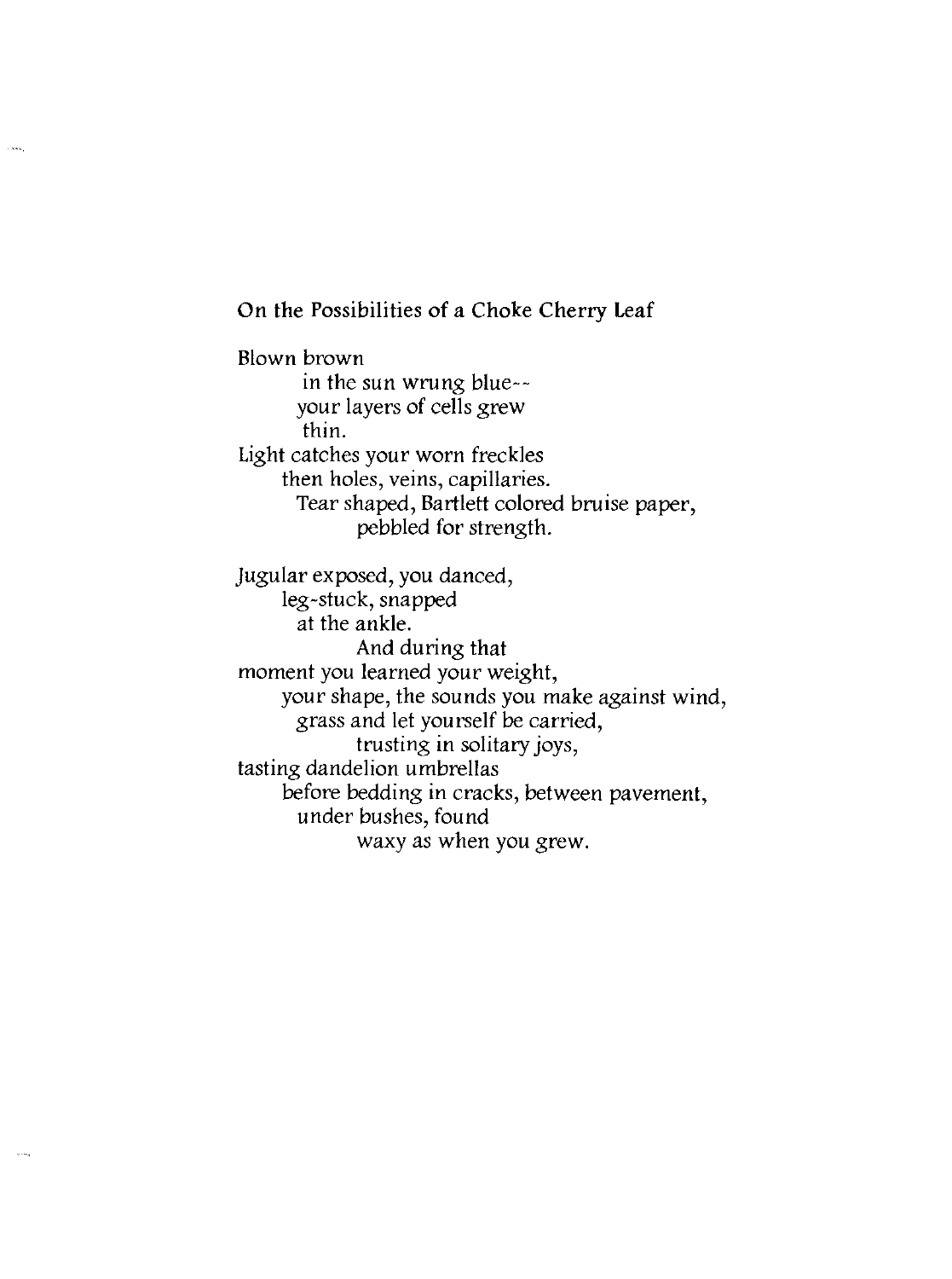## **On** Stick-History

 $\omega_{\mathcal{F}_\mathrm{d}}$ 

 $\lambda$  and

Stripped from a limb, you fell. Insect-skinned, calloused sockets, scarred. You once held three antennae. Now decapitated, marrow shows.

Bumpy, has-been limb. Bark black rings caramel yellow rings marigold orange rings white. Your stubbed links, rubbed red like barnacle bones jointed parallel.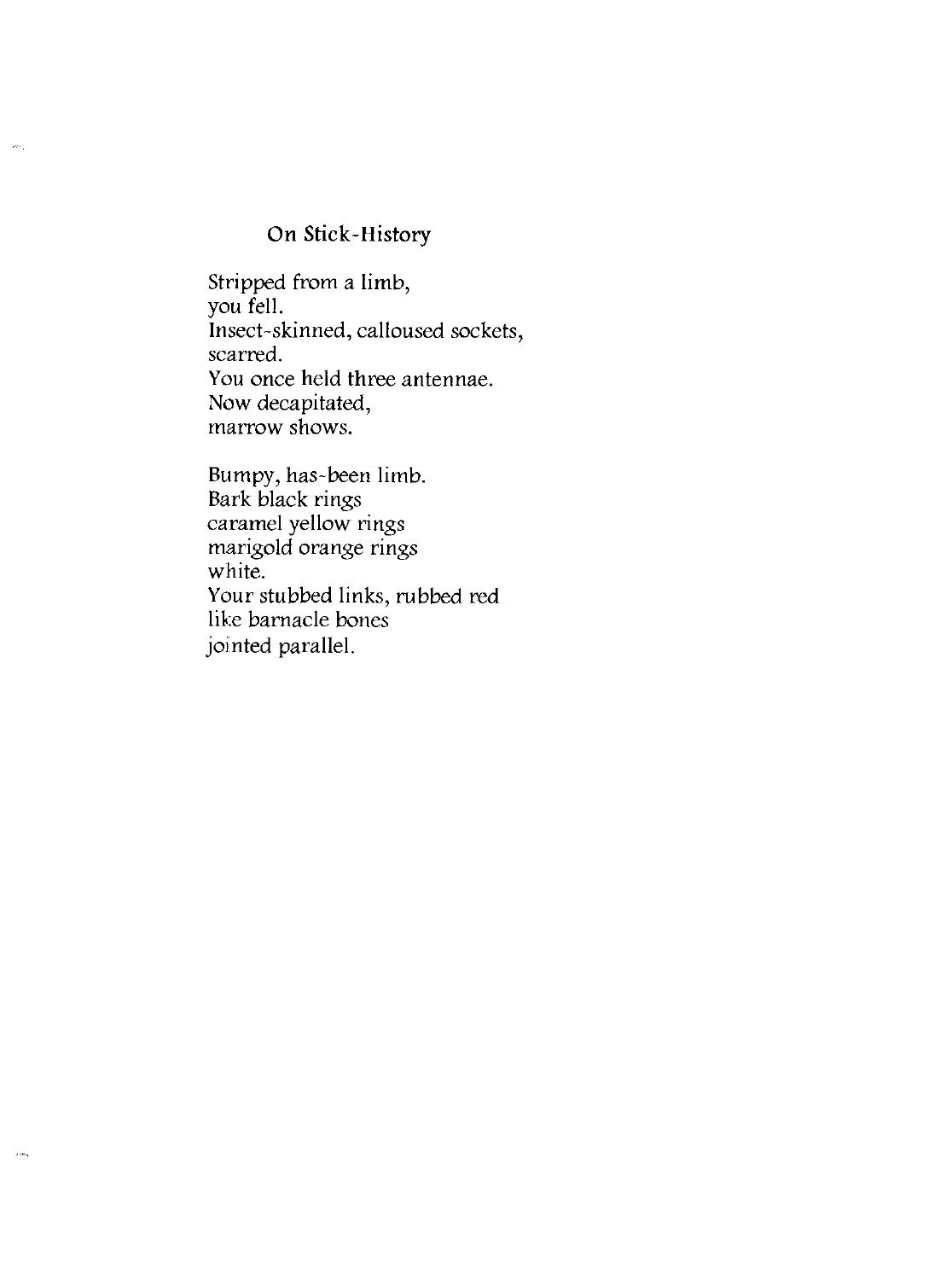For Susan

لينبذ

Grab the muckers. The big green rubber ones with the yellow lines outlining the soles.

The fish are running...

Leave your keys your biology textbook, your four alarm hot pants behind. Even the daisy in your baby book I gave mom when she brought you home red raisin-wrinkled.

Meet me there. Down the street then to the left, under the bridge then roll, oversized boots hitting as you tumble green. Hush. Rest by the edge of the creek.

The fish are running, their brown fins like sails- a fleet of wind catchers inching in the too shallow water.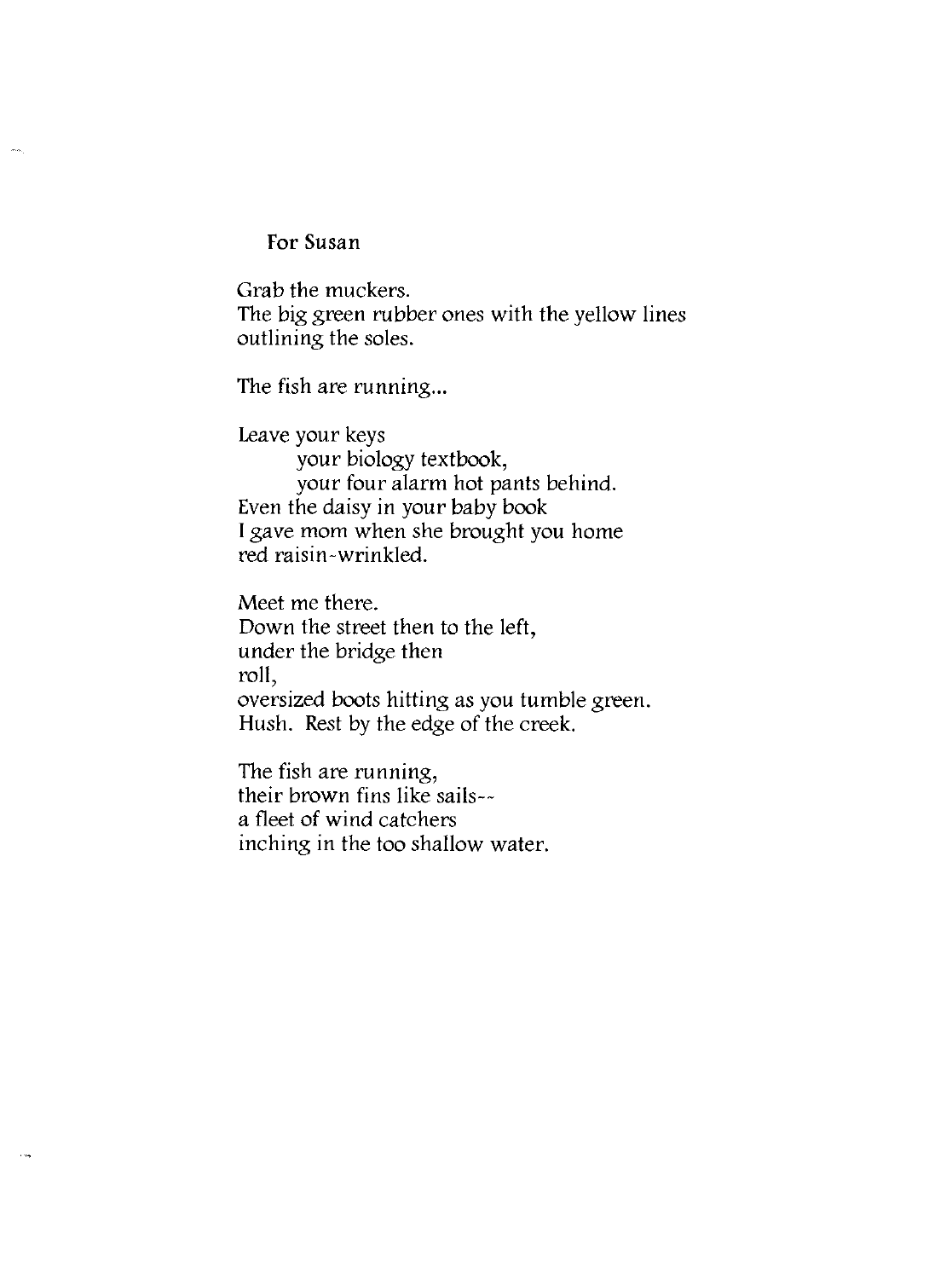### The Mambo is Not a Subtle Dance

I'm writing a recipe for kings. Cilantro, tomatoes, onion fresh picked and sweet, peppers, red, green and gold, dried from the cedar rafters in my cottage. Outside, the cool river boils over rocks it can't budge.

They'll never taste it, mouths cancered a smokey brown, their feet smothered in felt, royal purple, soles wet and sweaty.

If I send the recipe to grandma she'll send me a flower, a stalk of lavender.

Time would fold itself into four even squares.

The world, soft now, the wind moist and heavy, lazy, like a still-sticky baby.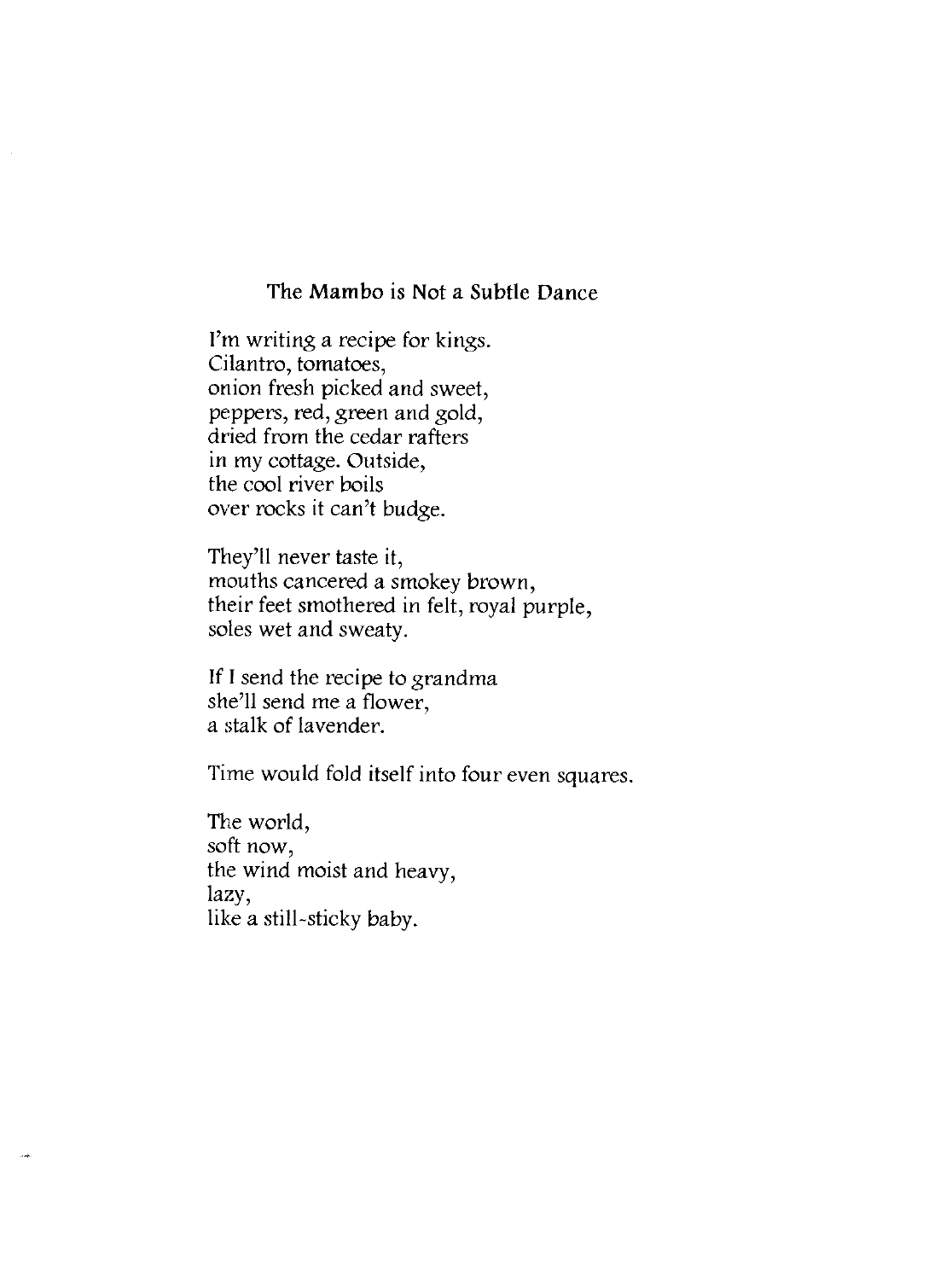## Granite Feels

Granite feels like this... layers upon layers of rectangles broken black and earth-washed smooth. Fallen wings, crackle-packed insect legs eyes below steel laced cement unraveling like the tide. Hum wheels. Hum streets lined in hum lights. Hum finger-torn licorice tunnels.

It's been mudpies since these bare palms grasped ground.

 $\omega_{\rm{max}}$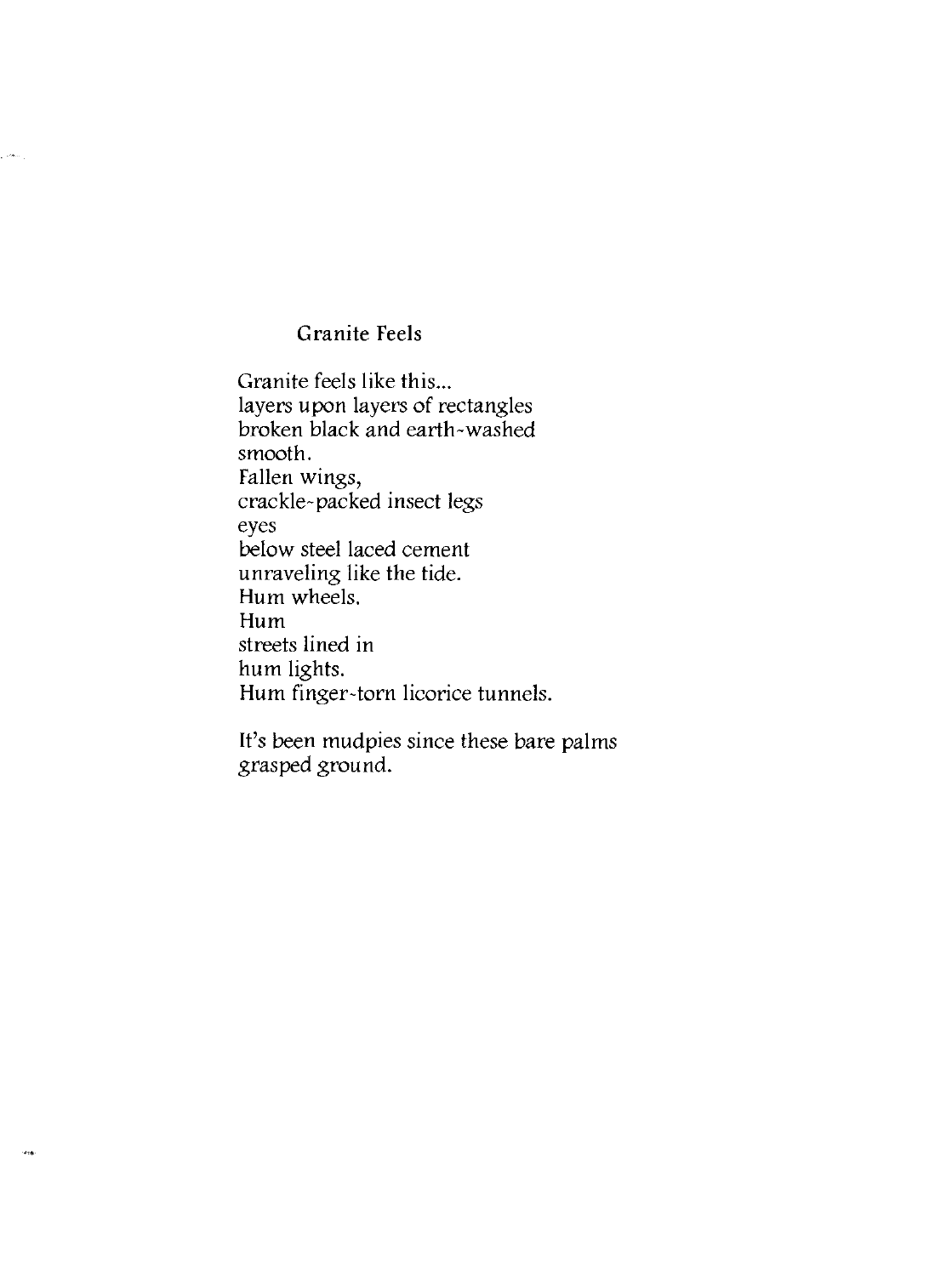### Time Holds Us

Time holds us- fallen and withered in his eyes along with marriage, love, religion; all jaundiced, all yellowed.

*The damn stove need to* be *hooked up, so many fucking gas lines.* 

He says he wants a garden.

*Sugar snap peas, zucchini, sweet corn all in a line. I'm a very* good *cook, you should come over sometime. I'll fix venison, fresh.* 

He says he writes and doesn't reread. He says he lays on his back while his brain blinks off on, off on, off on. He says lies told in the dark don't count as that.

*We should have done this years £{go, tongues and all* 

He says I leave my doors unlocked too much, need to learn how to stack cards, fix the breaks, install insulation, wait tables, grit my teeth.

*I've lost hope for most human beings and I think you're next.* 

When will the time spent spend me?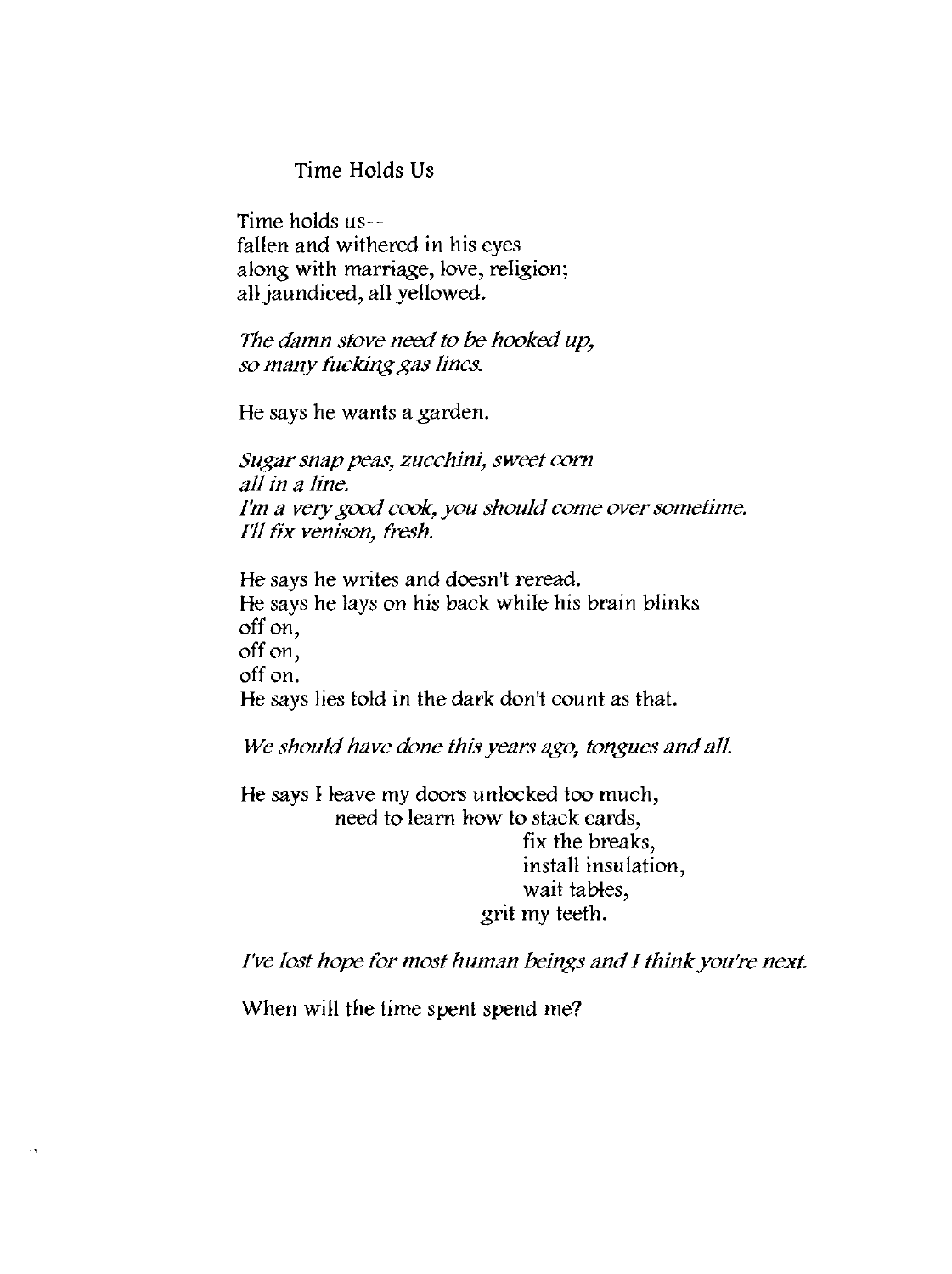### Pin Money Pickles

Thinly sliced cucumber -- 7 cups add brine, pickling salt (w/o iodine)  $1/2$  cups of this mixture to every 1 gallon of water. let sit for 4 days. Some broke backs. Others, less murderous, slashed arms or legs stuccoed faces.

Drain well and rinse 4 times in cold water.

They slapped her into life, she opened her eyes. "Light my cigarette and sing me war," she breathed, "Where do you keep your shame?"

Put in kettle with alum the size of an egg cover with water boil *112* hour Drain

Callused hands cup sticky flesh.

Boil again *liZ* hour in ginger tea (IT. ginger with water, covered) Drain

She walks barefoot in the subway smell of piss and beer and flowers thrown out windows by angry lovers.

Boil in syrup till clear

She carries crickets in her pockets, shares tarnished treasures, and wraps black buildings blue.

> Syrup: 1pt. vinegar 1 pt. water 3 Ibs. white sugar to 4lbs. pickles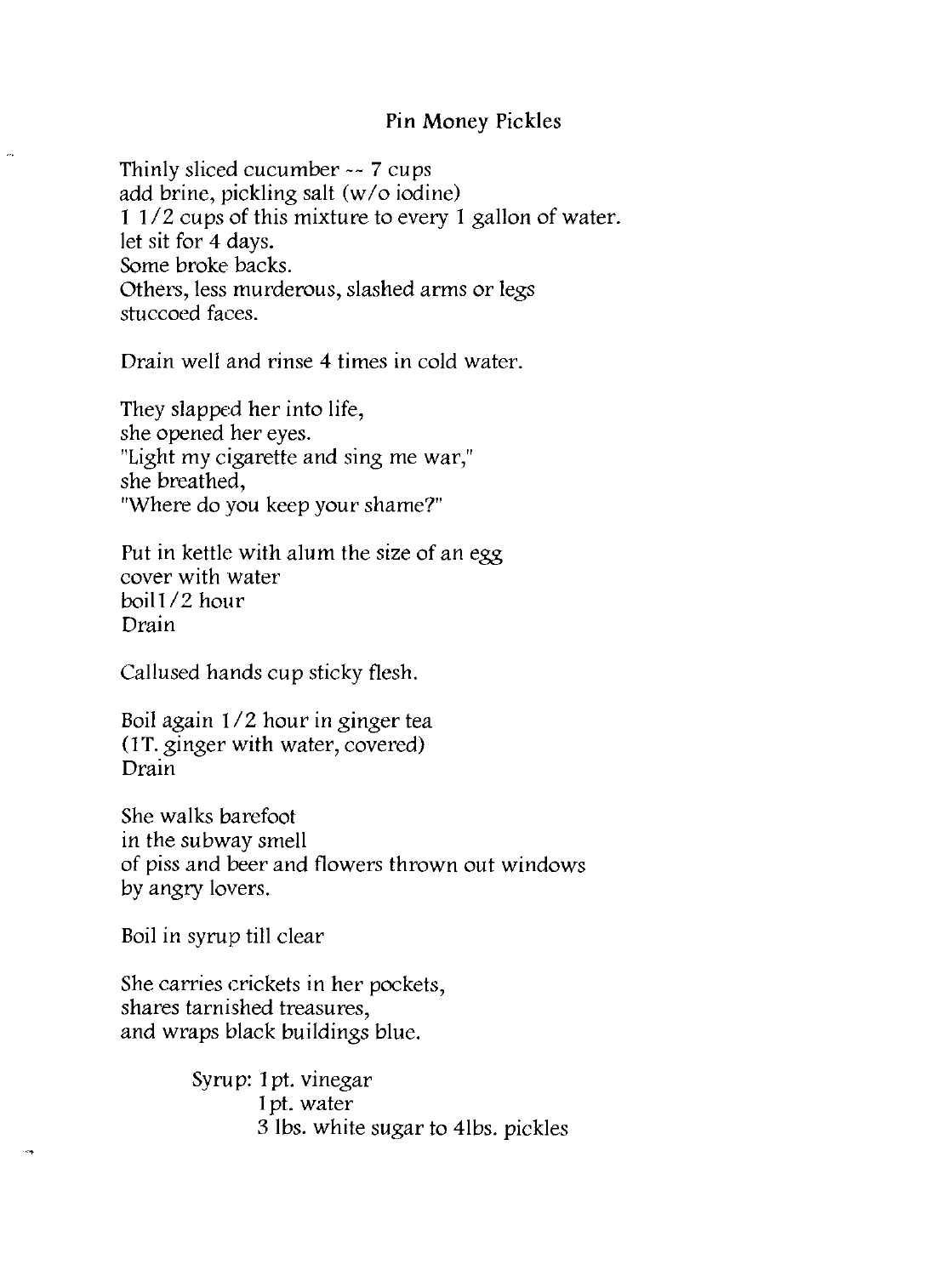She gathers dandelion floats of summer crack-plants them between pavement and

> Spices: 1T. celery seed 1T. cinnamon bark 1T. whole cloves 1T. allspice

listens to the lines of butterflies nape-draped around her neck.

Put in jars and seal.

 $\bar{\mathcal{A}}$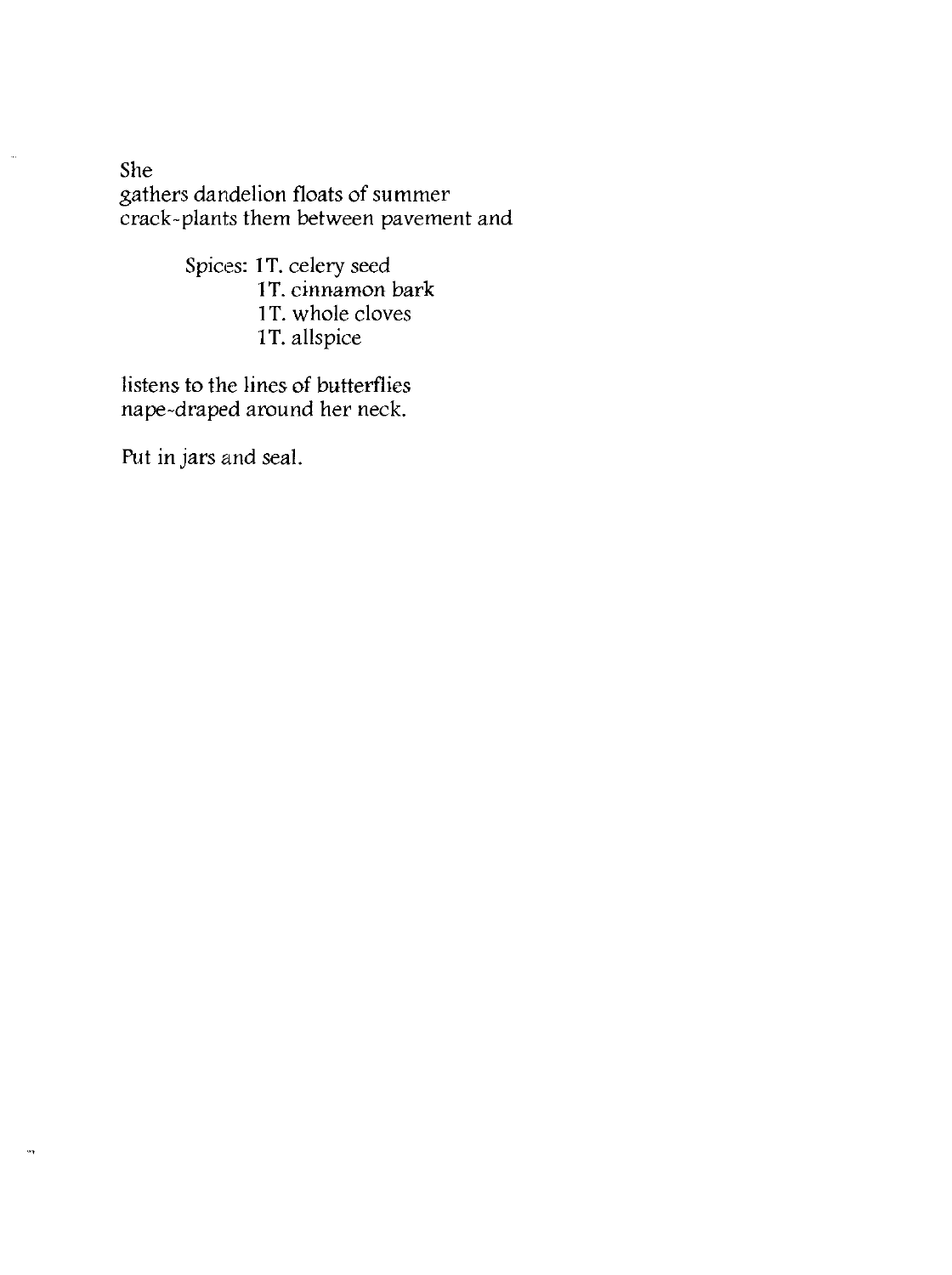# Blind-Bound

window knocker with those candy-lined pockets

slow-step staccatoed horoscope son

fold sound of snow into leaf envelopes maple-syrup-sealed

sent to lima bean me

j,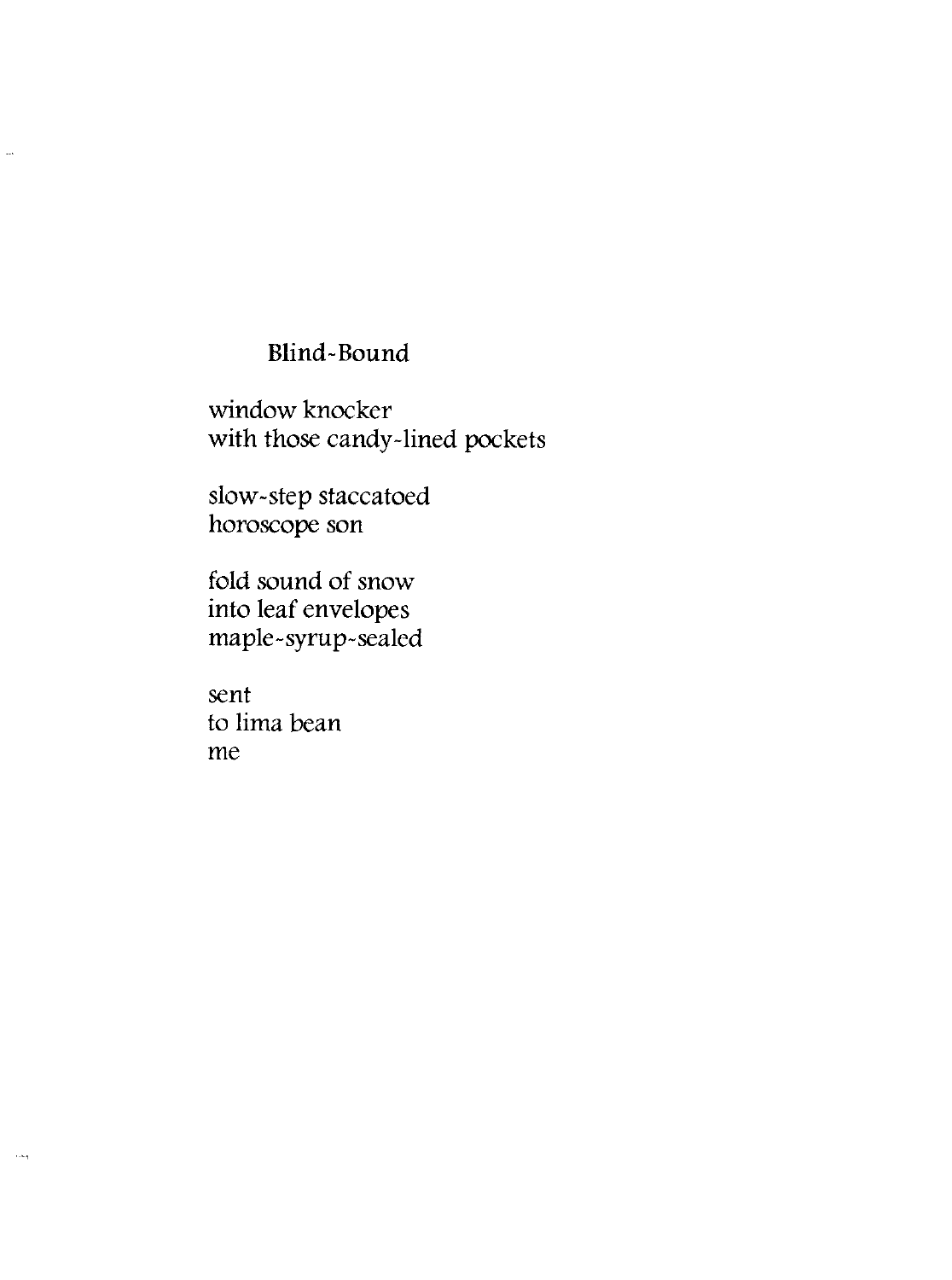Reaping

 $\ddotsc$ 

She's not a gentle girl: tearing meat from bone, sucking at the ends of hip joints, her tongue sliding over cartilage, lips poked. Small points pressed into pink cushions.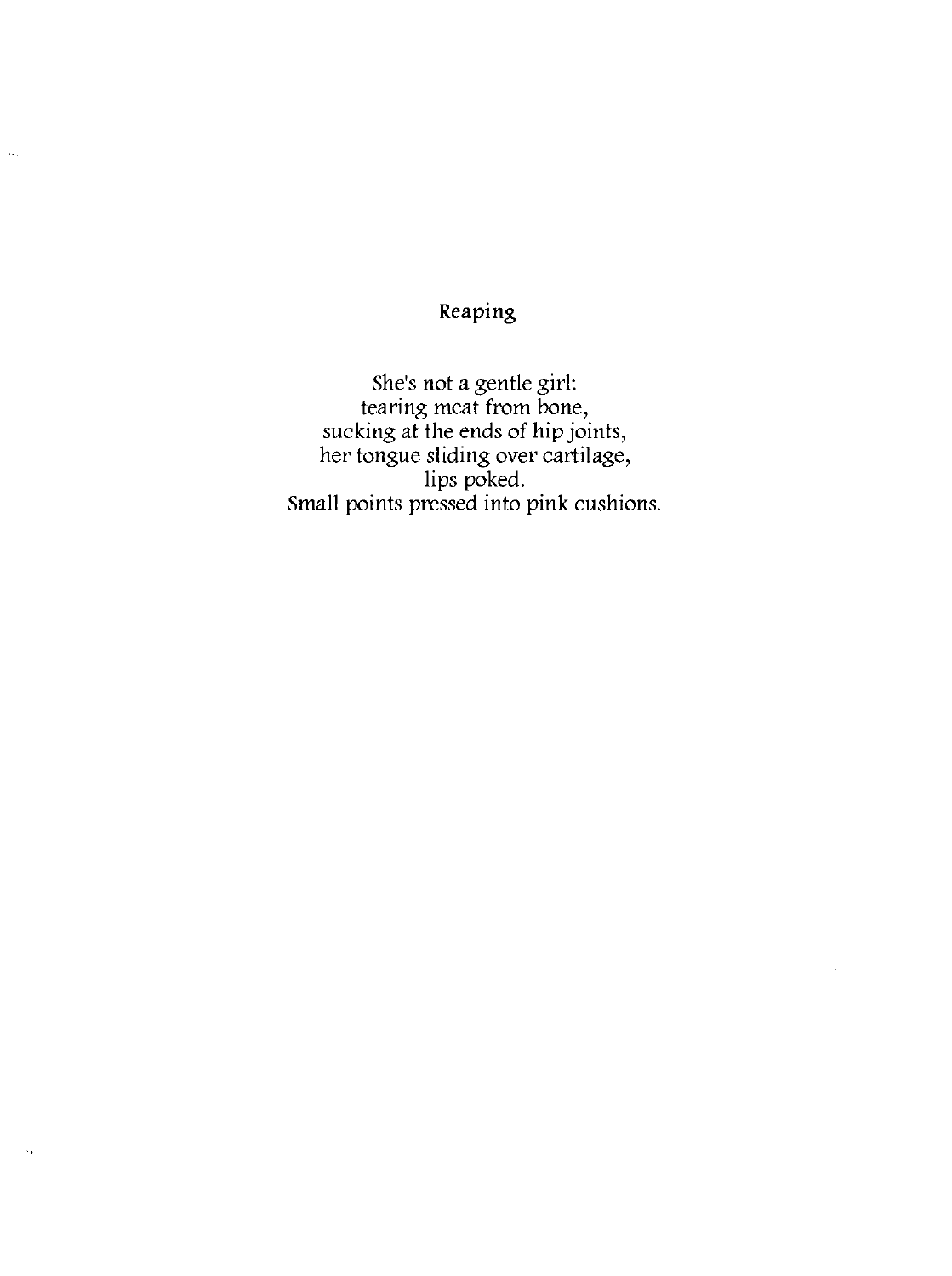### Dented Wax Red

My father doesn't understand my mother. She keeps twelve pairs of shoes in a closet organized according to color, irons button-down shirts square, keeps drawers lined with folded linens in corners, in closets, in the basement under pillows where the cat sleeps. My mother doesn't buy pomegranates. She eats apples. They're always ripening on the window-sill, dented wax red. My mother believes in the government, carries pictures of Clinton next to mine, takes her prescriptions, makes trips to the doctor every six months. I've lived off pomegranates for years, filled my teeth with strawberry seeds in the summer, sucked black licorice in the winter,

built tiny brigades of insects around the sun

and hammocked, watched hill-lines moisten

as they slip into the sky,

like ice on a lake in March.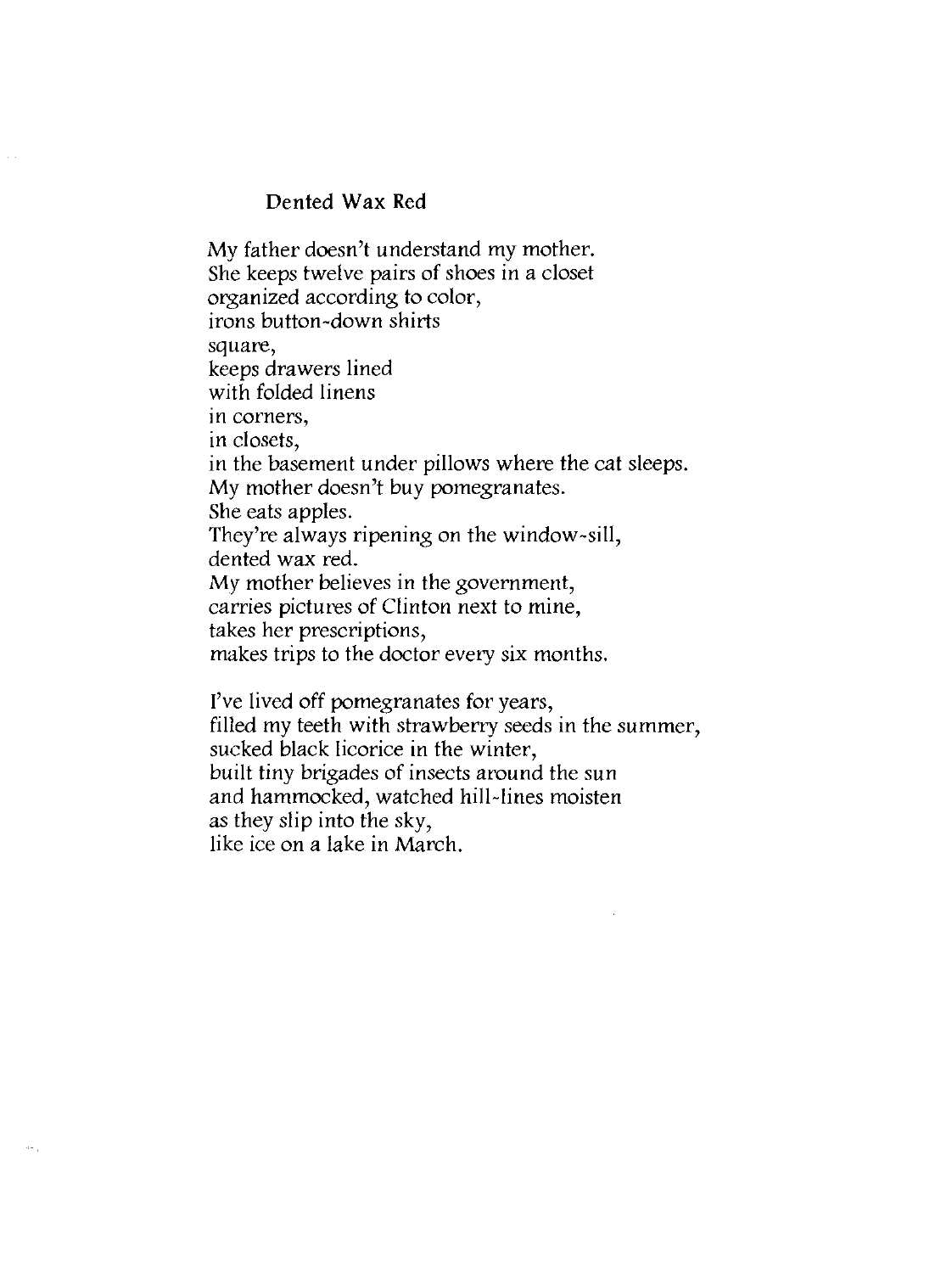... and that taste of morning in your mouth

A full pot of coffee hummed on the counter. Two mugs sat waiting, stained and empty. Last night he needed to tell her, "I've fallen in love with you," but Pints of Guinness were a pound-fifty and it wasn't a moment for whispers.

i<br>San

 $\sim$   $\sim$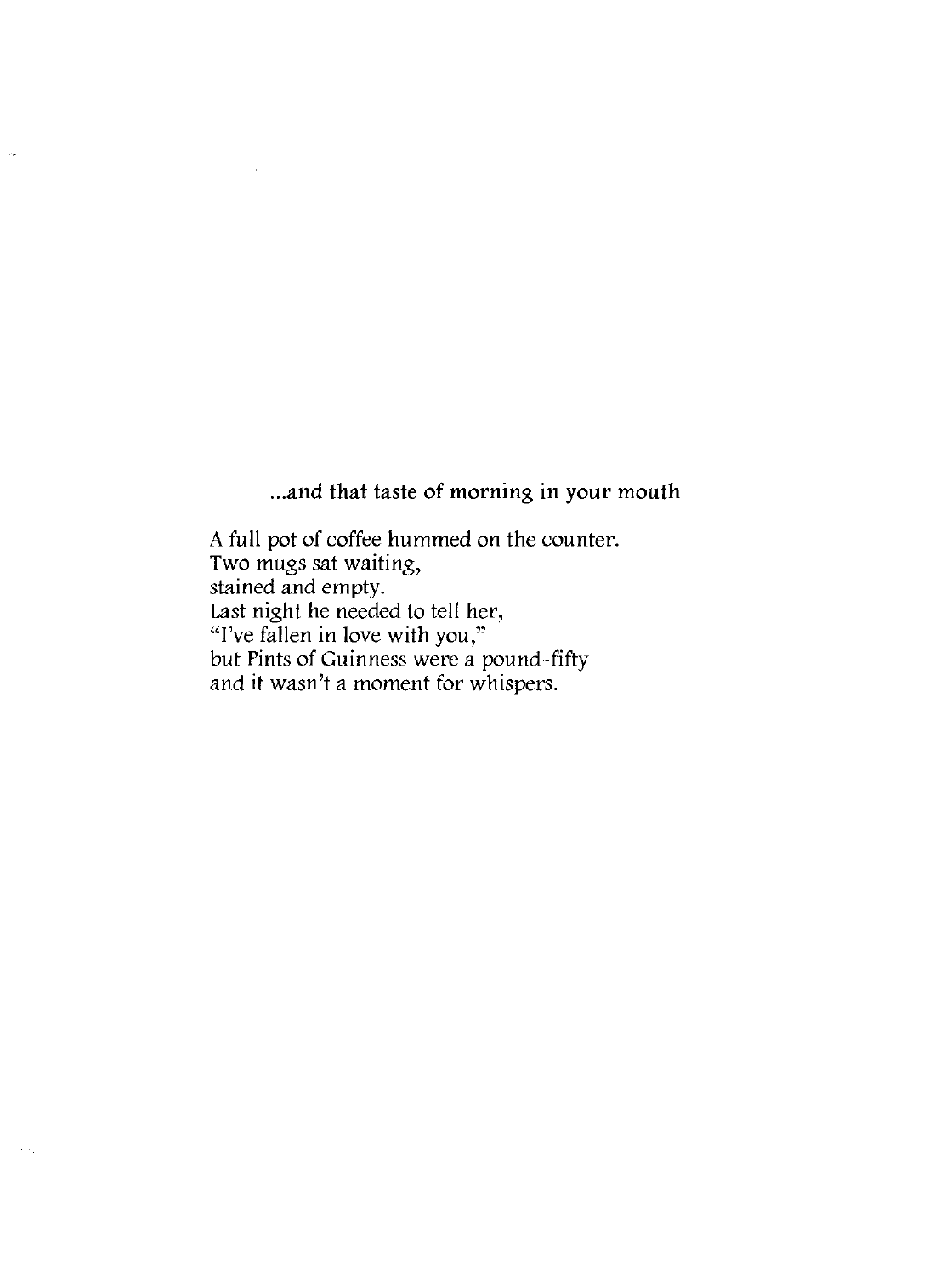### Breaking the Bone House

It was time, when the days came to unhook.

 $\omega_{\rm g}$ 

Atoms shook, ready to fling themselves apart, each one wishing liberation. Needles withdrew, leaving loose flesh poked into tents.

Those times when words, hands clung to the small, silent peace of little-girl eyes.

I was only five when my mom brought her mother home in a box wrapped tight, silver bows on the corners.

That time of dying, when grandma stood ripe and upright, cultivated like a queen.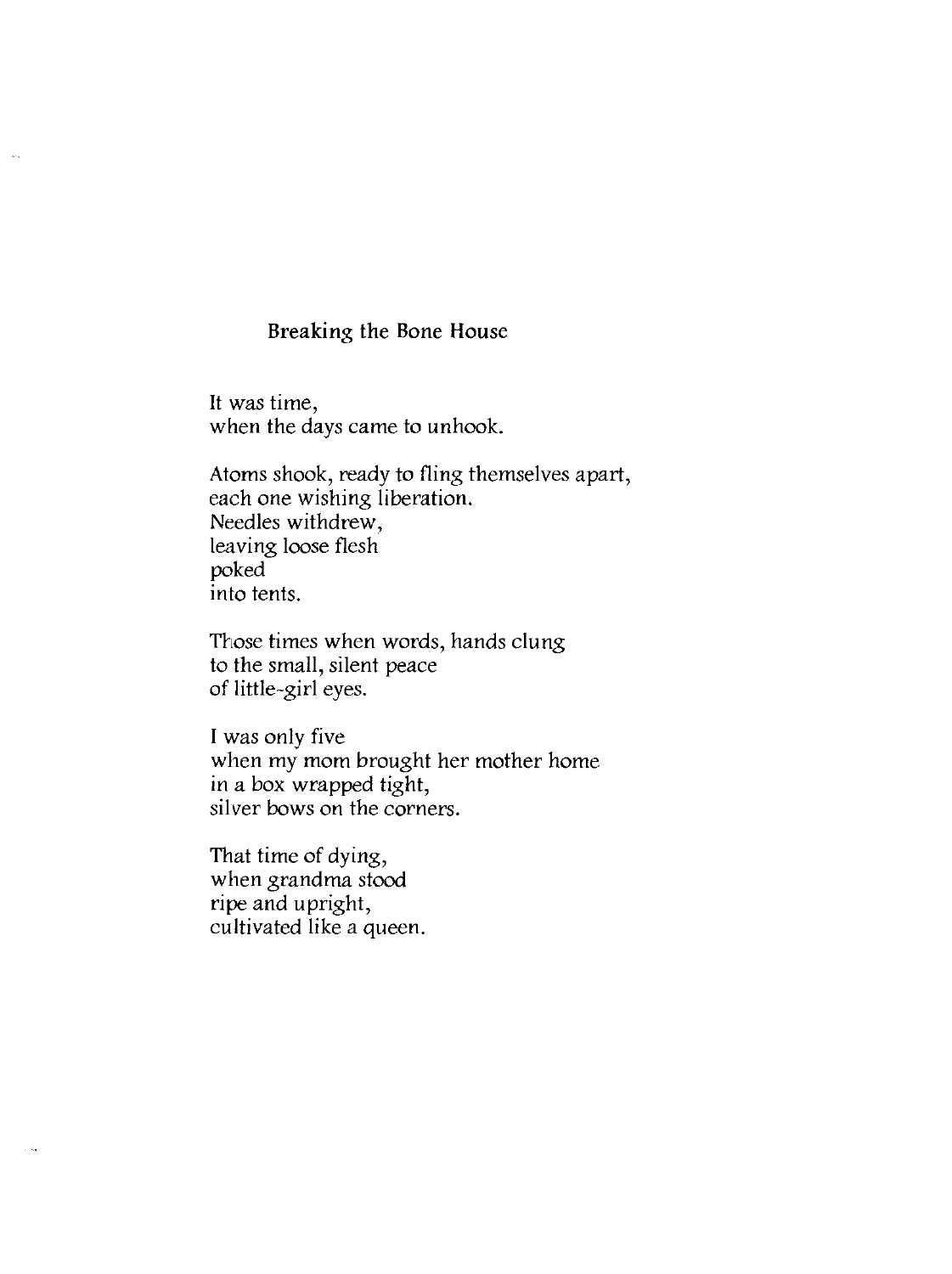# **White Hurricanes**

We go lurking on wet spring nights, knowing that each of our tomorrows has turned to mud. We paint our faces and strip to our skins, glue sequins to our eyes and smear the earth over our stomachs and backs. Silva wears three peacock feathers in her hair, matted into small curls around her bare neck. Erica blows bubbles with her lips and tells us that she can grow twice as fast as any boy can; she says she understands it all now, and will teach us when we were ready. Becca sits under the willow tree in her sandals, she is the only one who wears shoes, and weaves the branches together so that all we can *see* of her under the tree is her face, glowing a pale violet where it peeks out the hole she uses for entry and exit.

I like listening to them quarrel over when the prowling would begin, and who would be the leader. It fills the evenings with a sound like the water makes against stones it can't budge.

I paint my toenails with the lacquer I made the night before. I love to let them grow long so that I can scratch the bites I get on my legs. I stand on one leg and use my other foot to scratch. Mosquitoes enjoy young girl-flesh. Mud prevents some bites, but not all, and I know that I'll never outgrow the "Ahhh" of scratching.

Inevitably, the quarrels occur between Silva and Erica. Erica thinks that Silva spends all her time searching for peacock feathers and other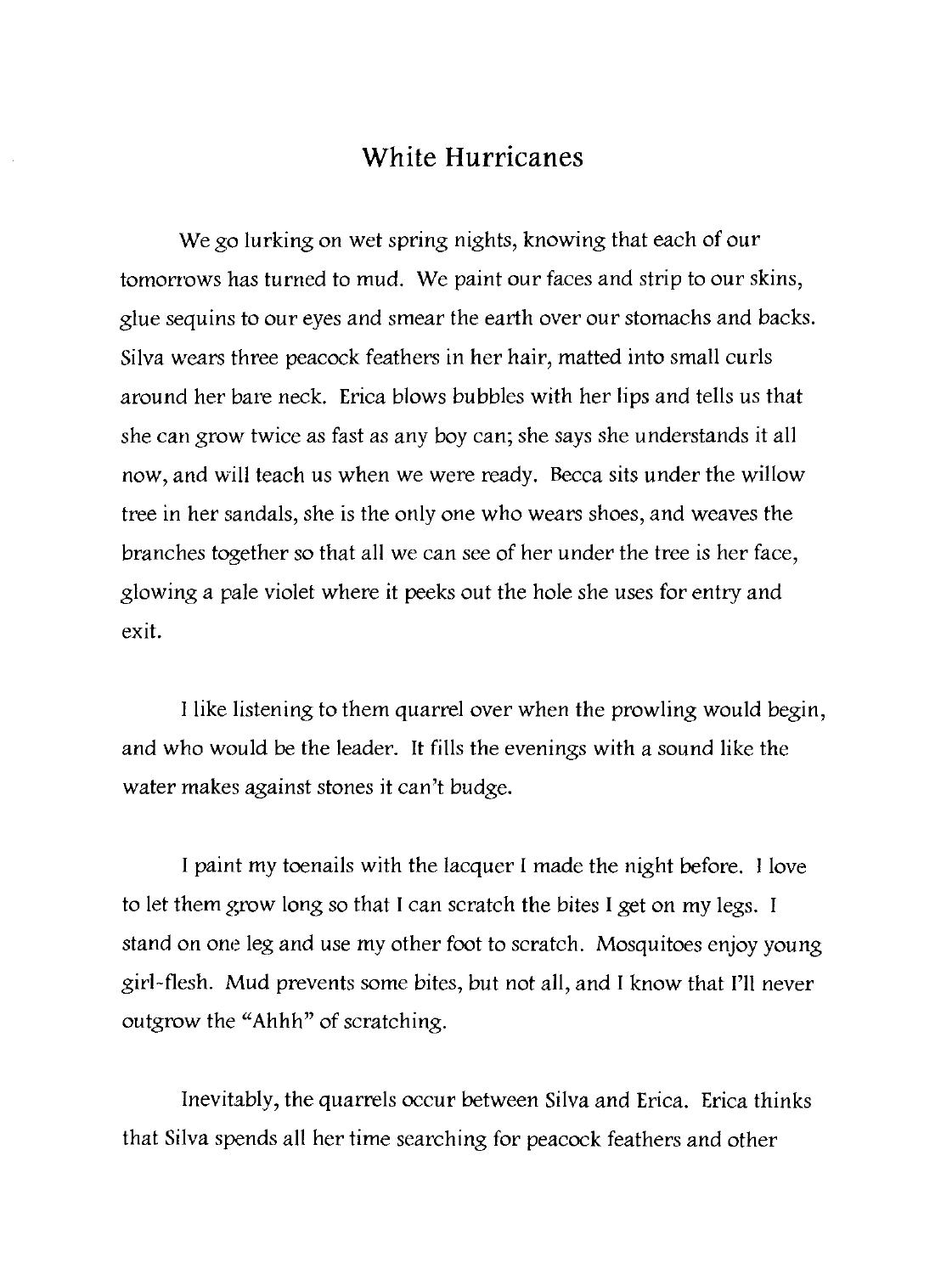ornamentation, which she does, almost; and Silva thinks Erica spends every moment blabbering about the boys, which she does, almost.

Some days I wake up, thinking I am still in the village and there is food in Mother's basket by the front door. I think of the fruit, set out for me in the morning, on the table's warped wooden slats. I live in the smell of ripe fruit now. The jungle seeps its smell into my dreams like poisoned honey. The only time I think of the village anymore is when we go lurking. At times I have nightmares, waking from sleep to find myself in the hammock I've taken, shaking with the madness of fire that whips around in my eyes. My mother's face, mouth open and wide-eyed, rises from the shadows of leaves in the moonlight, staring at me as if I were a ghost. These dreams pulse through me like blood.

So, when they quarrel, I am quiet. I am always quiet when they talked of the village and lurking.

Silva considers the peacock feathers magical. She scours the forest floor in the evenings, looking for their iridescent flickerings by moonlight. Some nights Silva stays gone for hours while the rest of us make paints to use during our prowlings and eat dinner. Sometimes, I follow Silva on her search in the jungle. I practice my lurking, staying low and quiet, and watch as Silva pranced in the dark forest, stooping to pick up a found feather, then attaching it to the belt she wears slung low in the front, balancing just above her girl-hips.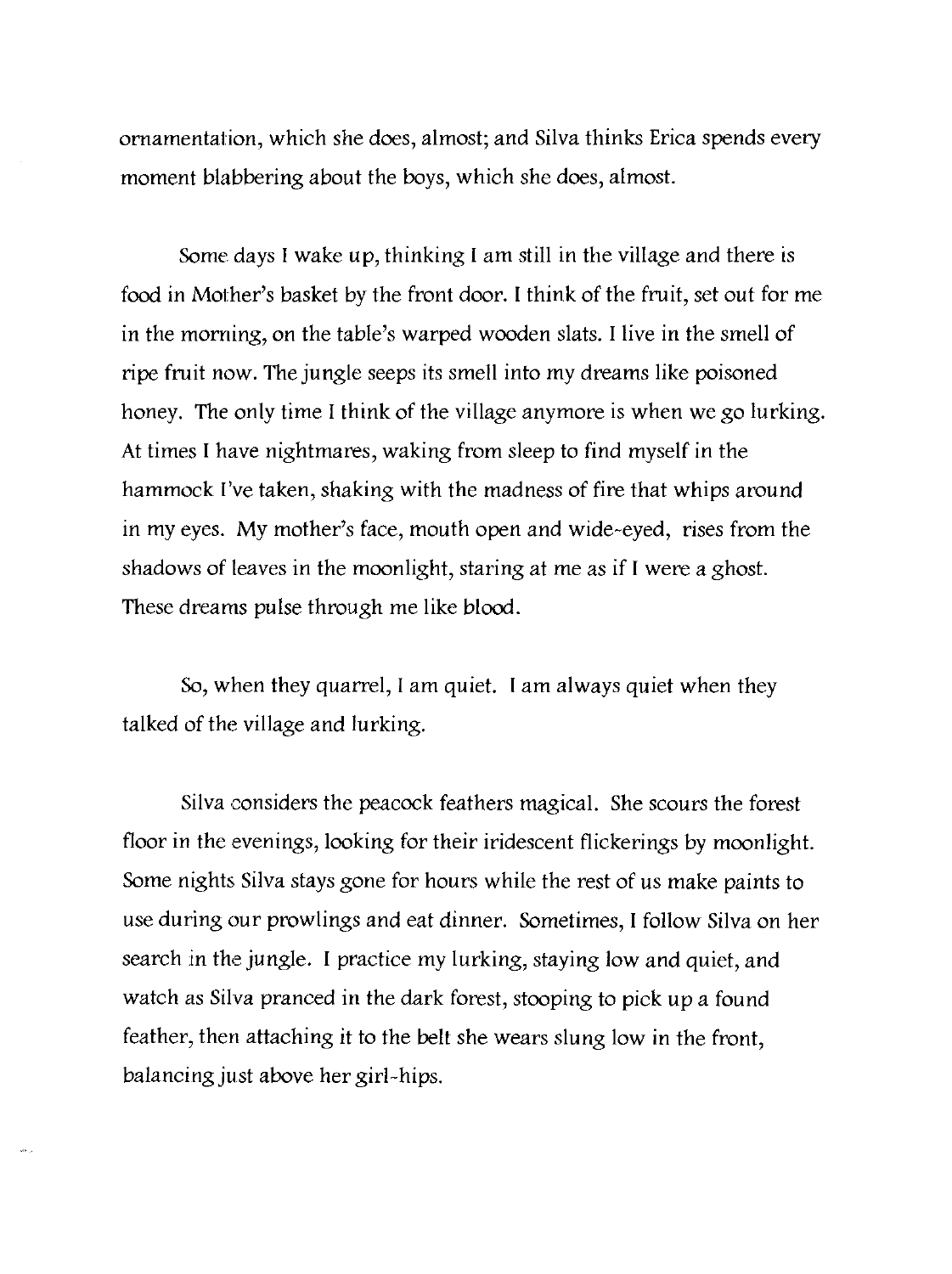We usually take to the night--it is the safest time to be awake because the jaguars do their prowling then, and a body should be awake and aware. Erica is the only one who prowls and lurks during the day, and she always comes back with huge flowers from the village and animals that are already skinned. As she cooks them over the fire, she tells us stories and we fall asleep.

Becca was the last to leave the village. She stood so that she was on the edge of the village, where the shade line of the forest broke the sun, and stared at the houses and confusion we left behind. With her hand on her forehead to protect her eyes from the morning sunrise, she sighed and turned toward the forest's night-like obscurity. Becca carried a bag of grain and a metal pot. The pot was charred on the outside from the nightly use at the fire, but the inside was shiny and clean. She had scrubbed it every night after her family's dinner. Becca wore her hair in two blonde braids that rested on her shoulders, but twisted with unsatisfied longings to be undone whenever she moved. It was as if each hair wanted a moment apart from the rest to be celebrated singularly, instead of being bound to the others. The soles of her shoes were also braids comprised of dried grass orderly spiraled to accommodate her feet. Two straps of leather emerged from each sole and wrapped themselves around her feet then crawled up to her ankles where she tied them when leaving the willow's protective shade.

We had decided, all of us together, that there was no reason for us to continue our lives among the rest of the village. We had no time for boys' jabbing and pinching. We did not want to have children. We wanted to tear through the forest, until our legs burned. We wanted to taste the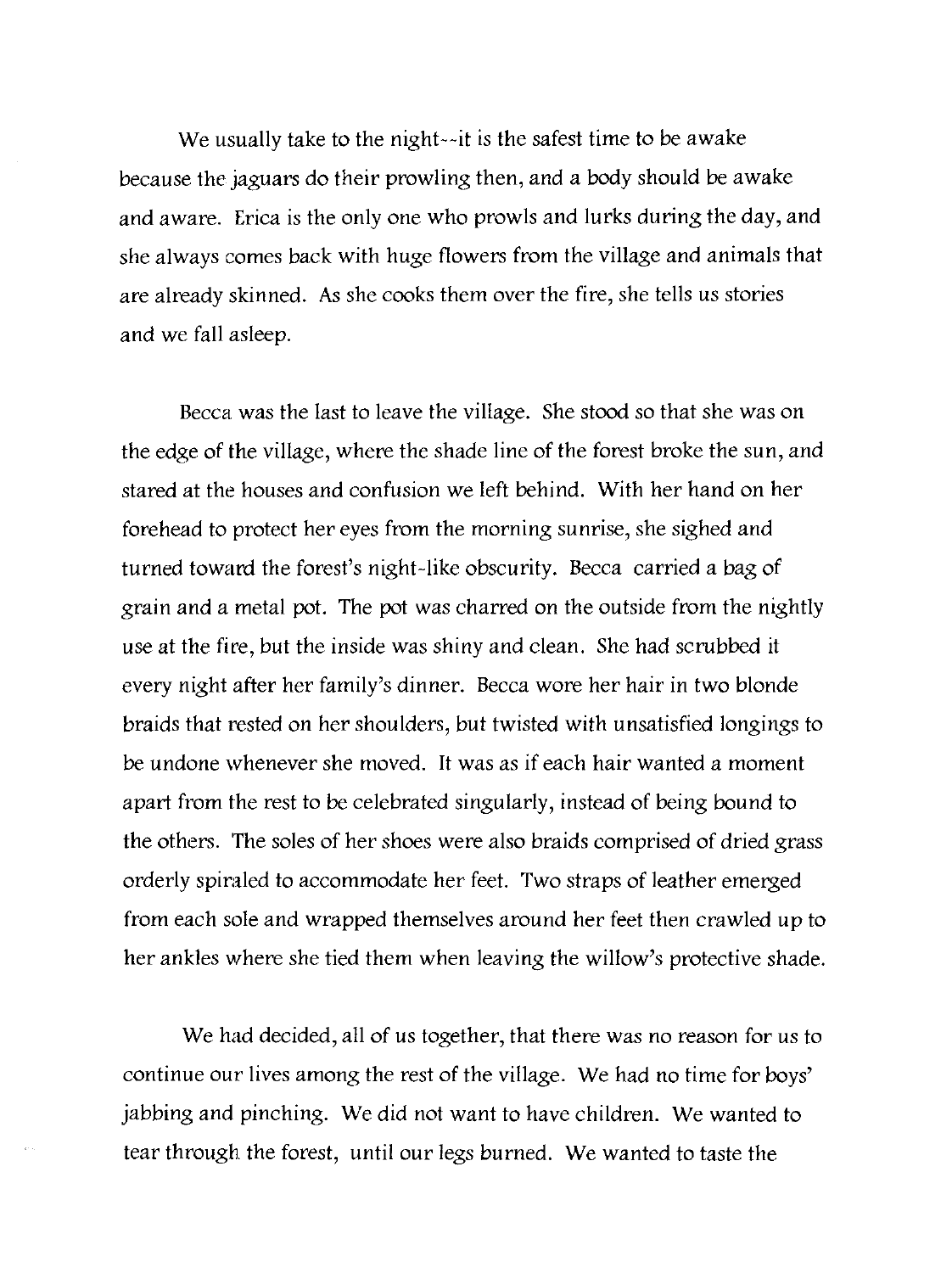fruits that one must climb for. The trees called to us, promising cradle-branch beds and boats for fishing. We were young, and we would always be girls.

We stole when we left. We carried vegetables and spices picked from the village gardens. We packed seeds and left the grain bins only half full. Erica loosed the chickens that morning. She ran through the chicken coup screaming and waving her arms. The air was peppered with feathers, black and white. No, we did not leave quietly that morning; we left like fire. Erica grabbed two of the hysterical chickens by the feet, their wings pumping, her arms jostling with their senseless terror, and threw them onto the block. I watched her swing her right arm so that the knife came down on their necks with the precision of one of our mother's hands.

In the midst of that blizzard, humans and animals screaming white screams, I saw Erica, the eye of the hurricane, standing calmly with the legs of the chickens' limp bodies in her left hand, their thick blood falling onto the rest of the flock twisting in convulsions beneath them. The stains probably still burn in those feathers. It was as if she had summoned the hysteria with nothing but her mind. Her eyes caught mine, and with the intensity of a jaguar about to pounce, she whispered to me, "Do the same. We will need food. Bring all you can carry." And I obeyed.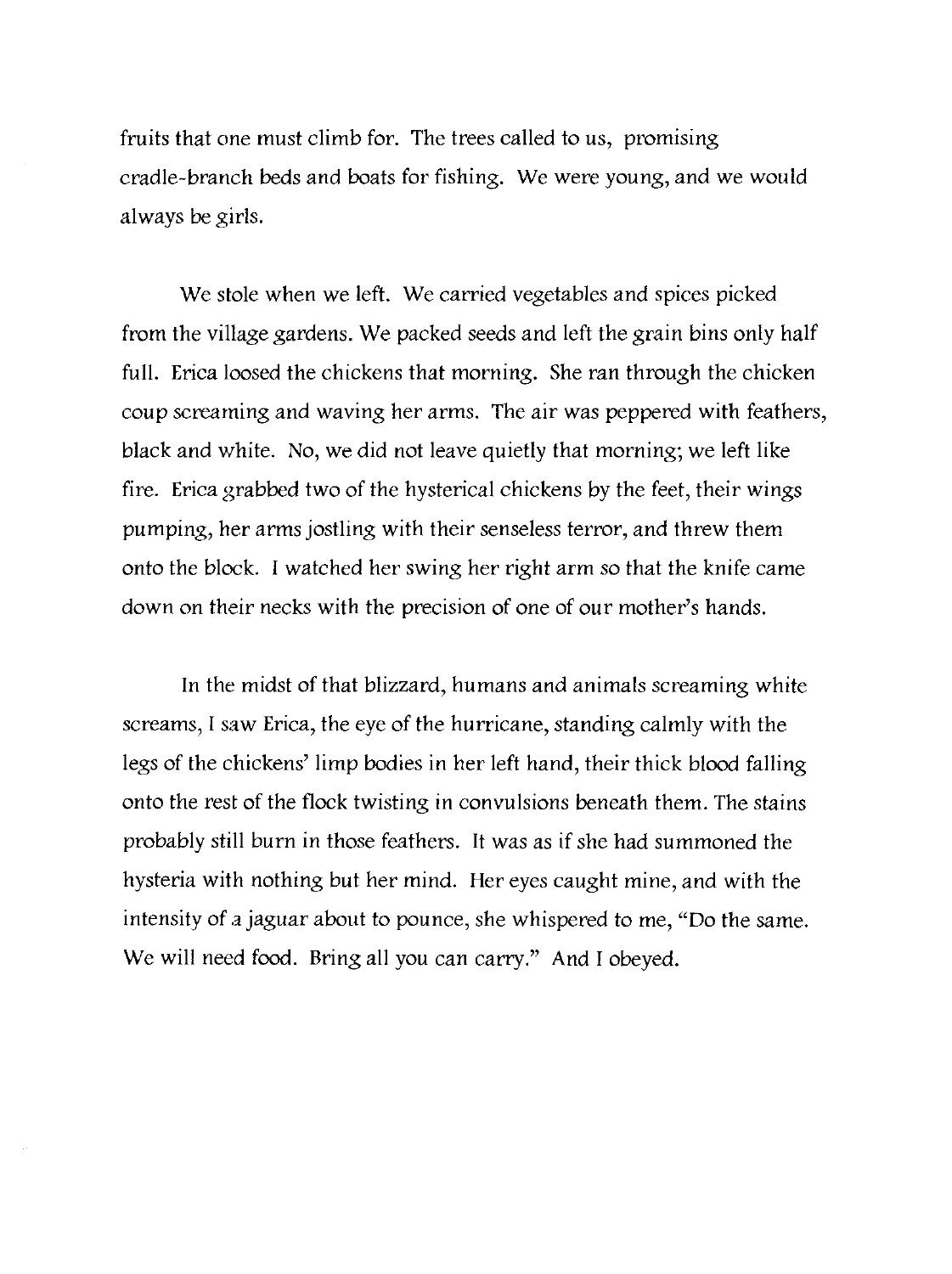*When the sun, the seemingly inexplicable sun, tempts me with his iridescent obesity, 1 will figure his turning.* 

### I.

Get married. Do it. Fall face forward into lunacy, telling yourself you want it. You do. What was he like half-his-age ago?

### II.

When I scream my heart blinks. When I close my eyes, whirlwinds of kaleidoscopes, diamonds and triangles, broken into grids throw me into sleep, spinning.

### **III.**

She cuts her finger sometimes, second from the left. The latest was on Tillotson during an unsuccessful curb hop upon entrance to the bridge party. Dirt caked the blood on her knees, elbows and palms. She smeared some on her face too;

there's nothing quite like a facial wound amid cheesecake on china.

### IV.

Ryan still hasn't called. Ex-boyfriends are funny that way. They spill themselves over the table, leaving a mess to be cleaned up.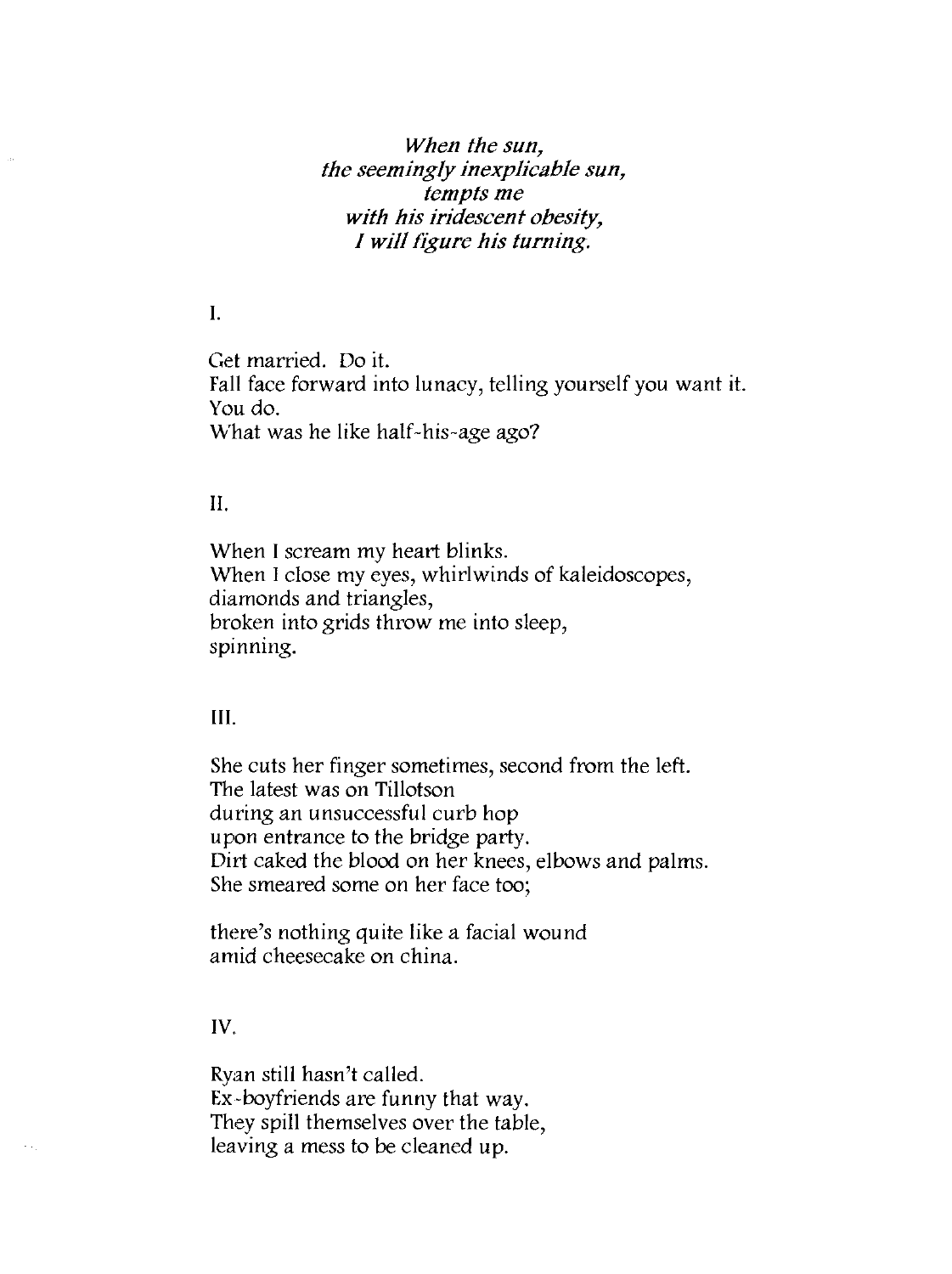My mop is no longer wet, hair no longer combed, my body no longer firm. Grab that eighteen-year old and run! Maybe no one will see you, or maybe you'll make it home in time to see me burn it down.

### VI.

China is so fragile these cold winter days, brittle, like the top layer of snowflakes- the last group landed.

### VII.

Lady Day, laydiday, La Di Da

My *wings are too tight and my hands are too loose.*  My *strings like the sky and my love like a noose.* 

### VIII.

The robin screams spring...

Every plant has seeds. I hang them in my windows, in their casings--intact--suspended by girdling strings, unsoiled and condensation-wet.

Over time I will plant them. They will sprout.

Anticipation is the key...

V.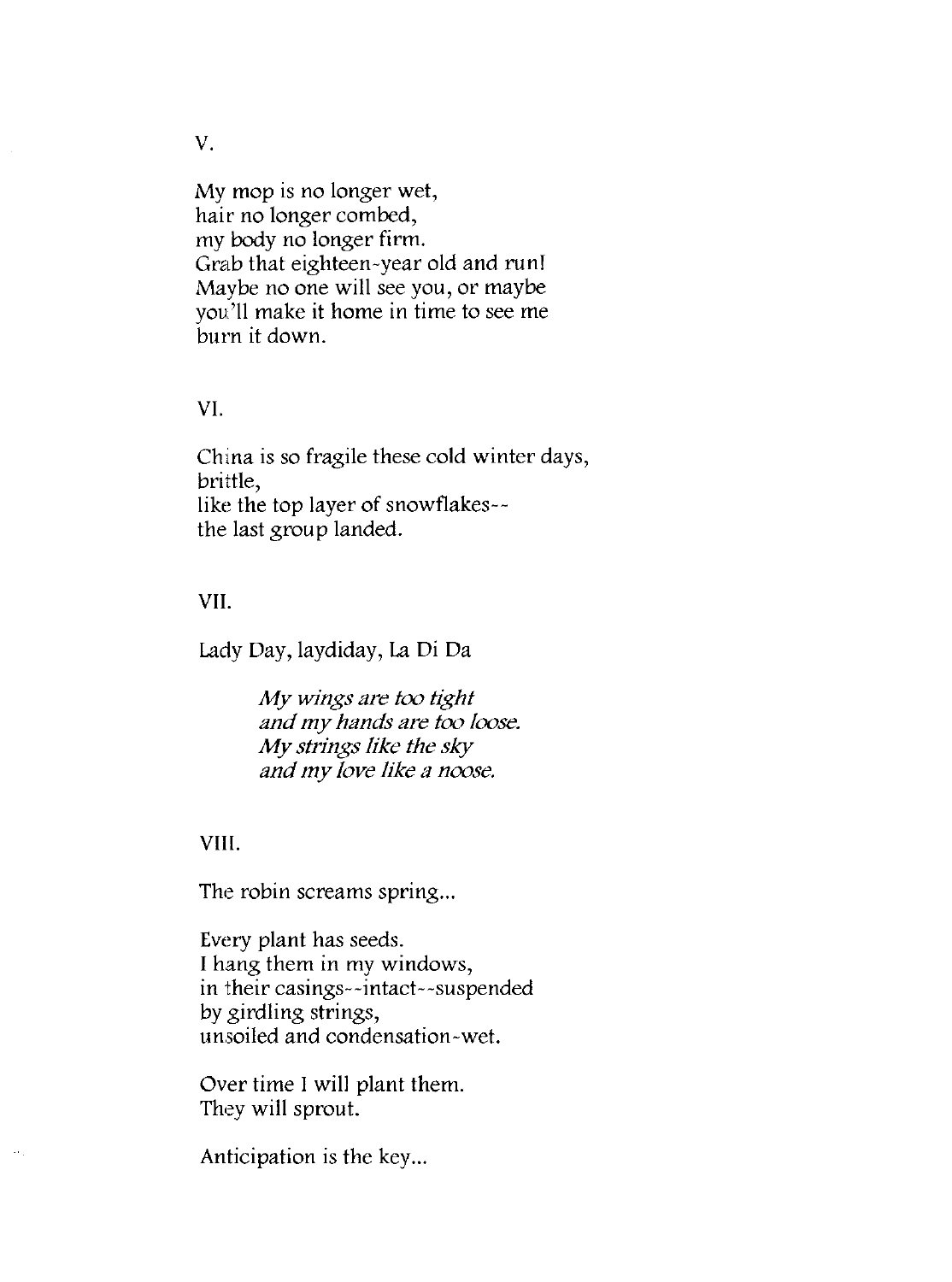Each moment of lust is a wrapped bloom.

She watched it grow, watched the way things move, grinding against each other until compromise, the match. Edges meet, flush.

### X.

Being breathless, eyes strung together green-grey-blue, they laid under the calicoed sky watching for flaming pigeons, long-foreseen partings, and dreaming all the time.

XI.

Tomorrow is holding a contest with yesterday and we're the prize, two hazel-eyed lovers too soft for the fall. You in green pants--invisible in the forest, gone to play, returning in 24 hours smelling of gas and sweat and hand-held guns.

XI!.

### *telephone rings*

"Anything can wait 'till monday," he told her one rainy sunday afternoon while the streets escorted rivers to their drains.

IX.

į.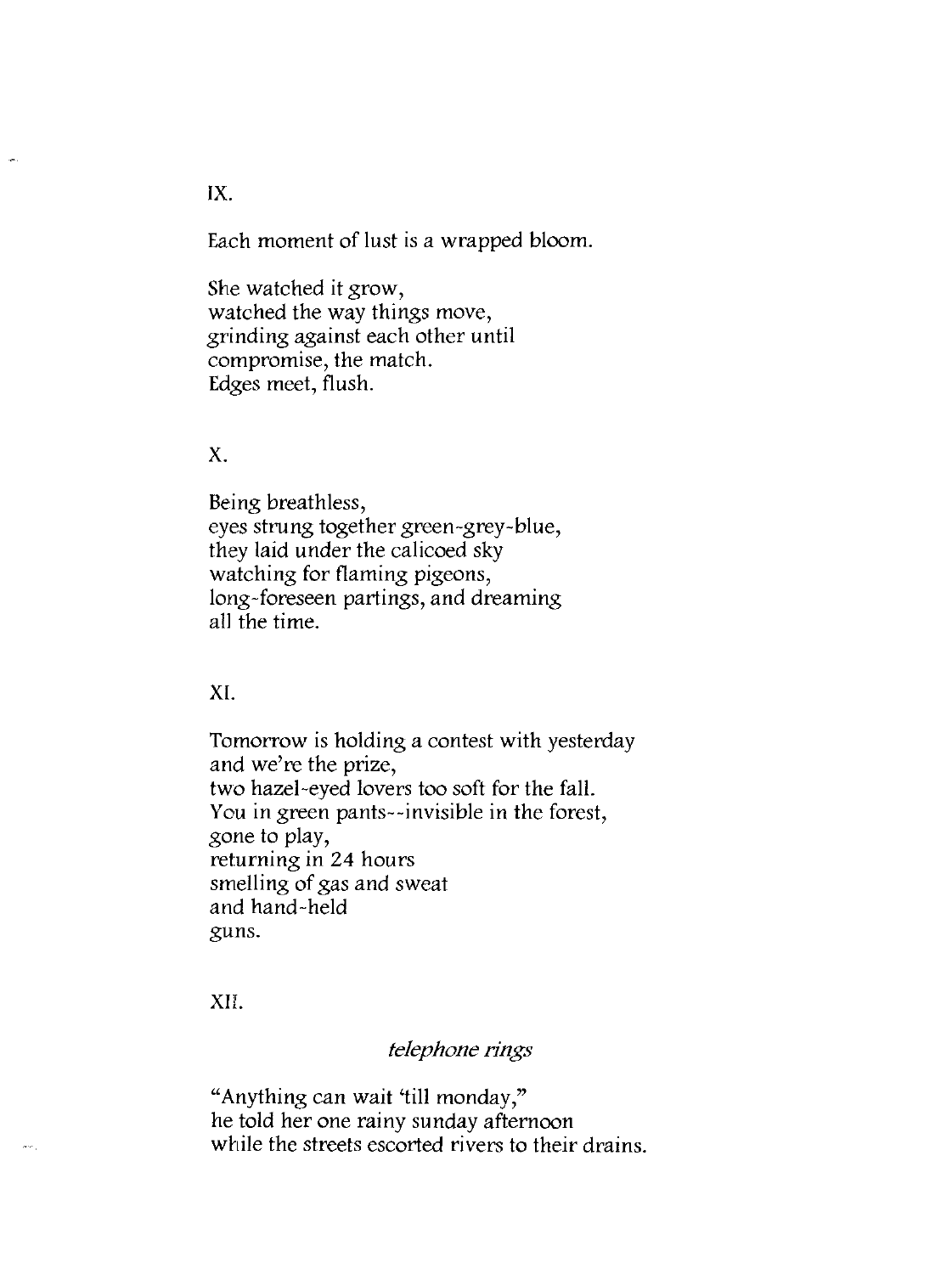"Don't look for me now,"<br>she whispered. And drops crawled down the obscured pane, his hand resting on her hip, next to his thigh, his palm, his thigh.

The road, rain stained, sequined over like a clutch purse.

### XIII.

I helped push him out. You see, his wheels had been spinning, and I was in bed warm and frustrated, like yeast and water in a small bowl, fermenting.

### XIV.

Wake pink-and-bruise sore.

*Glrist, I'm drowning in sin syrup.* 

### xv.

She felt sick this morning, sick in the morning, mourning.

*He soaked me up and pulkd me over too many times.* 

XVI.

*College, college, college is for people who don't understand people like me.*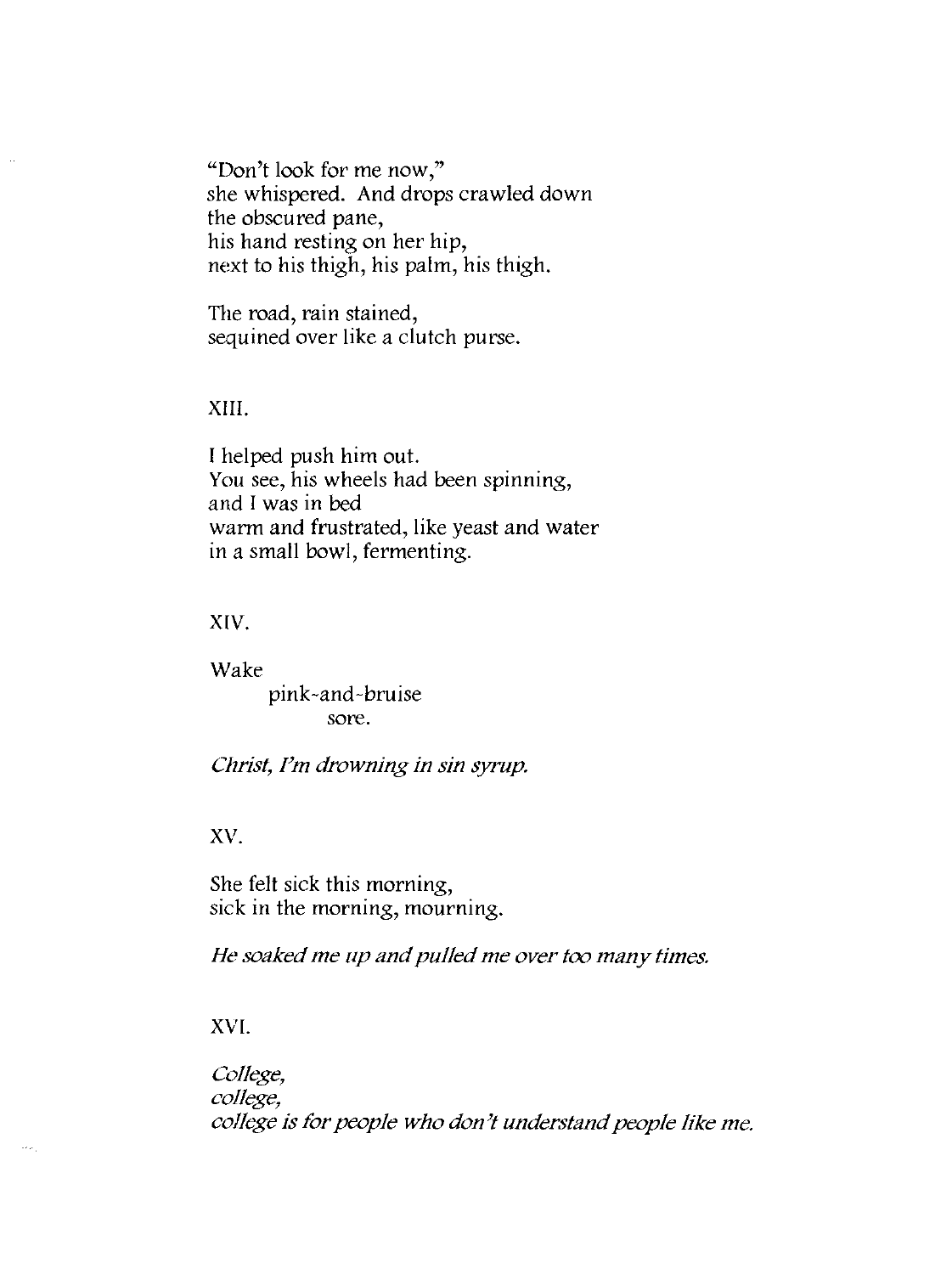A tick will perforate each hour, eyes draw needles through the holes.

> *I get the idea, that is, L. understand, comprehend, regurgitate information blandly.*

But sometimes jellybean me sings songs of boundless lemondrop sundays and on twitter-click warm saturdays between five friends, ricki lee jones, and nudity, share-speckled over the cliffs (that's what we called them when we were there) when the days and nights ran slant and laid next to each other

> like we do now.

XVII.

ù,

I'm a bad friend. I carry pocket-fulls of unwritten postcards.

### XVIII.

Yet, I'm in love. There, where core touches core. There, where the days grow thick with disorder and laziness.

Rain-grown, sun -blistered, lime-lipped, love. Bashful eyed through the screen door.